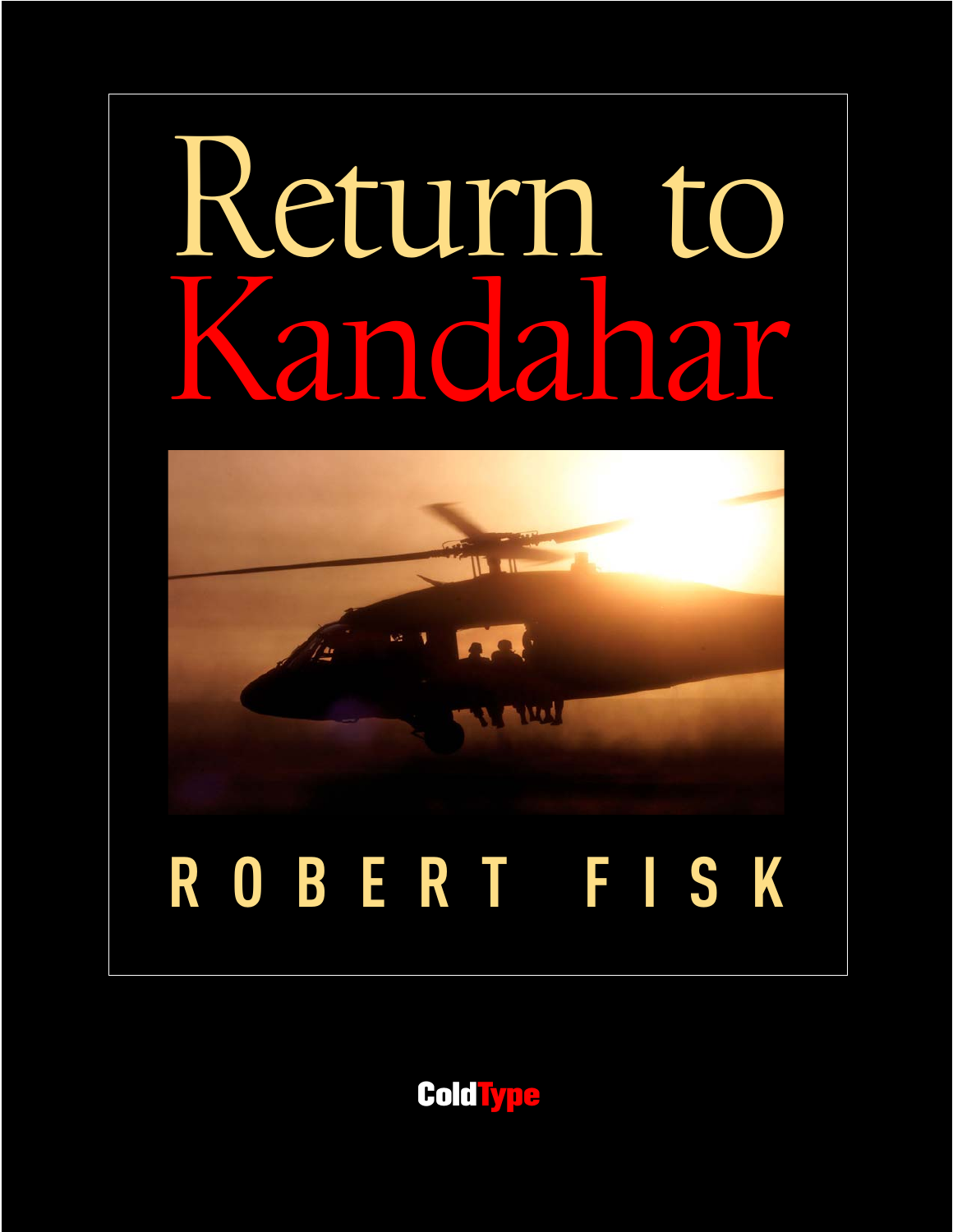### Return to Kandahar

*To mark the first anniversary of the September 11, 2001 attacks on the World Trade Center and Pentagon and the subsequent US-led 'war on terror,' Robert Fisk, the award-winning Middle East correspondent of London's* Independent *newspaper returned to Afghanistan where he wrote a series of scathing essays on a bombing offensive aimed at ridding the country of its Taliban rulers and Osama bin Laden's al-Qa'ida leaders*

### **ColdType**

WRITING WORTH READING FROM AROUND THE WORLD

*Copyright Robert Fisk. Published by ColdType magazine at www.coldtype.net Cover photo: Jack Dabaghian, Reuters Designed by Tony Sutton, News Design Associates, Inc., November 2002*

*(Originally published in* The Independent, *August 2002)*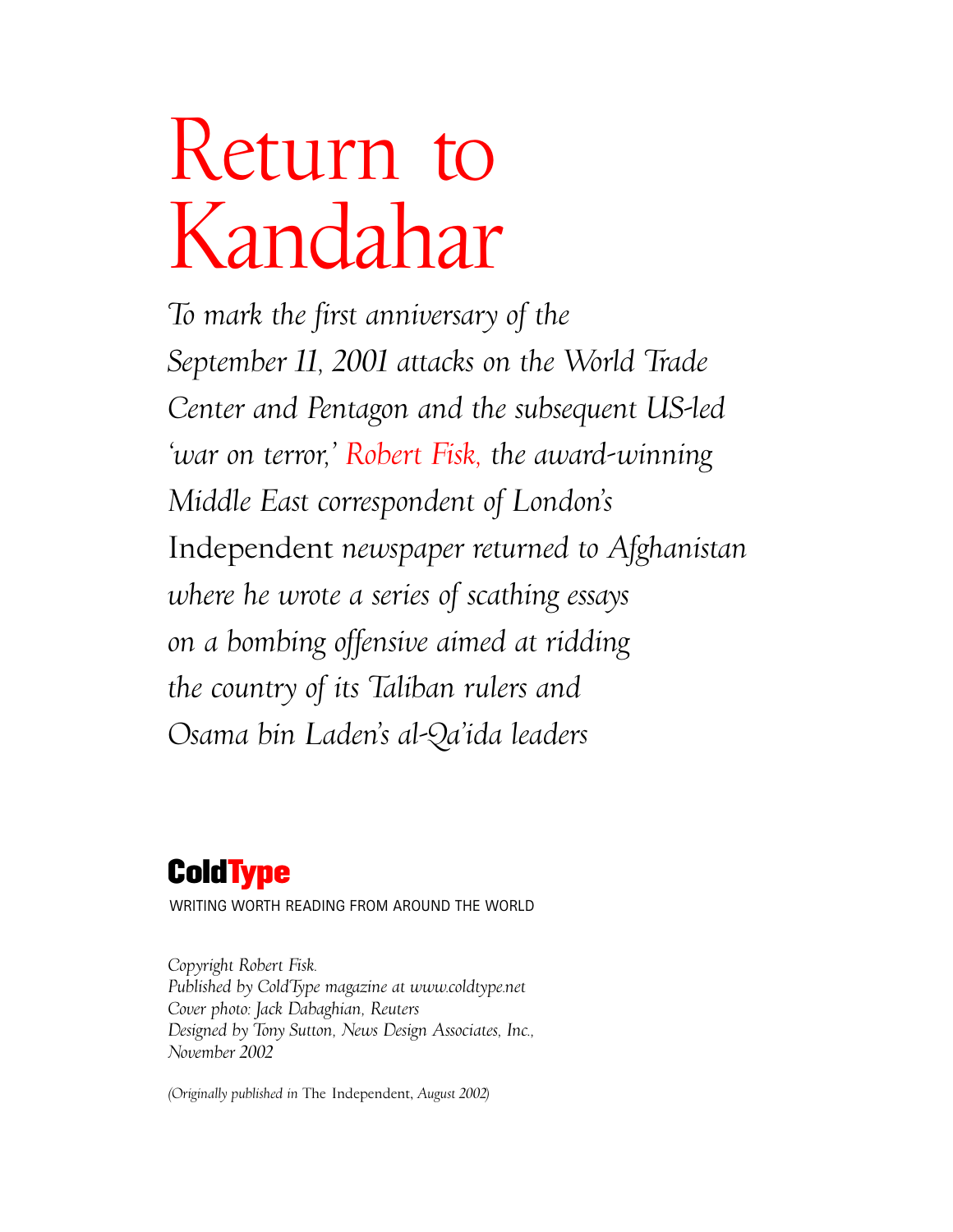# Collateral damage

Was lying on

resident George Bush's "war on terror" reached the desert village of Hajibirgit at midnight on 22 May. Haji Birgit Khan, the bearded, 85 year-old Pushtu village leader and head of 12,000 local tribal families,

was lying on a patch of grass outside his home. Faqir Mohamed was sleeping among his sheep and goats in a patch of sand to the south when he heard "big planes moving in the sky". Even at night,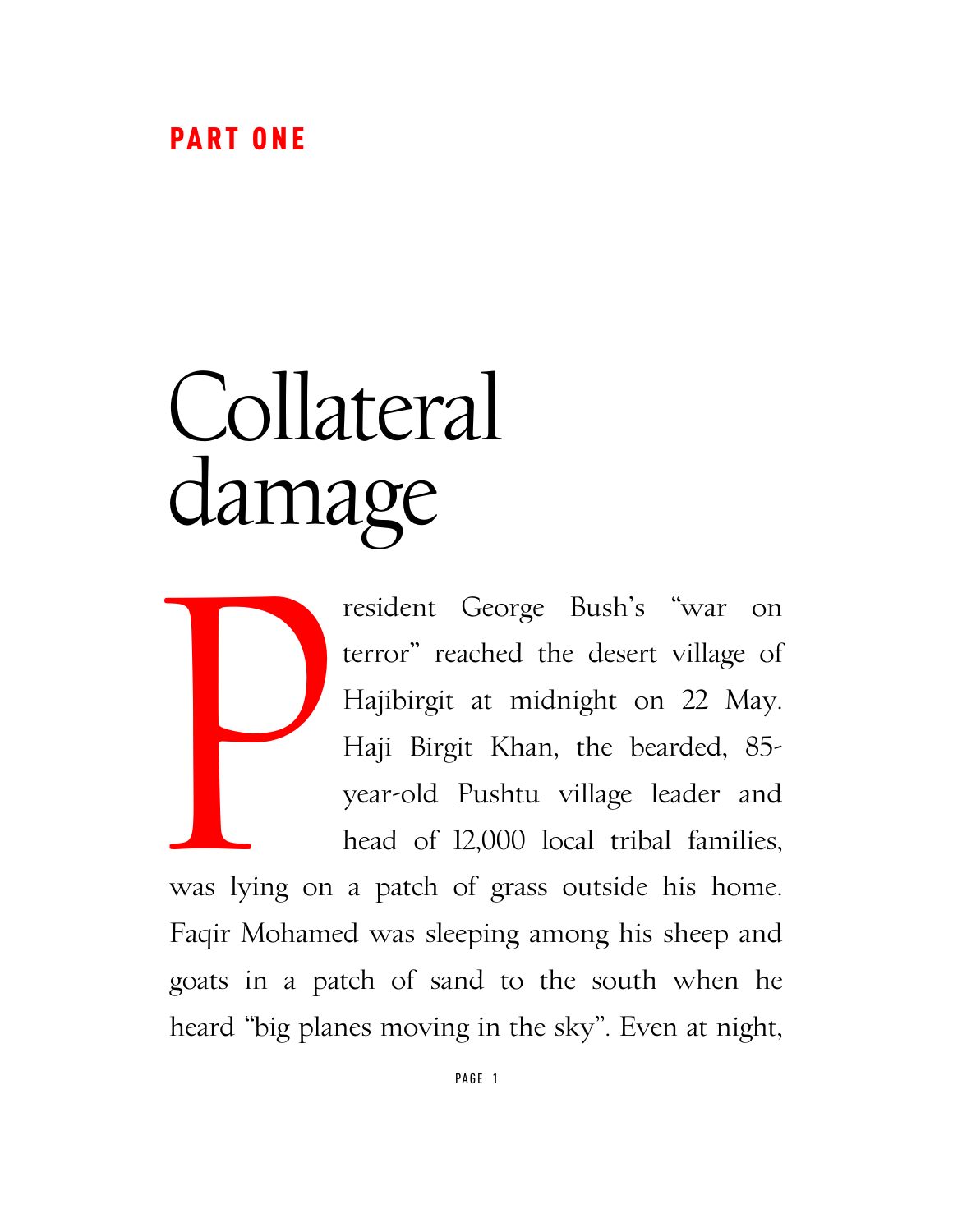it is so hot that many villagers spend the hours of darkness outside their homes, although Mohamedin and his family were in their mud-walled house. There were 105 families in Hajibirgit on 22 May, and all were woken by the thunder of helicopter engines and the thwack of rotor blades and the screaming voices of the Americans.

Haji Birgit Khan was seen running stiffly from his little lawn towards the white-walled village mosque, a rectangular cement building with a single loudspeaker and a few threadbare carpets. Several armed men were seen running after him. Hakim, one of the animal herders, saw the men from the helicopters chase the old man into the mosque and heard a burst of gunfire. "When our people found him, he had been killed with a bullet, in the head," he says, pointing downwards. There is a single bullet hole in the concrete floor of the mosque and a dried bloodstain beside it. "We found bits of his brain on the wall."

Across the village, sharp explosions were detonating in the courtyards and doorways of the little homes. "The Americans were throwing stun grenades at us and smoke grenades," Mohamedin recalls. "They were throwing dozens of them at us and they were shouting and screaming all the time. We didn't understand their language, but there were Afghan gunmen with them, too, Afghans with blackened faces. Several began to tie up our women – our own women – and the Americans were lifting their burqas, their covering, to look at their faces. That's when the little girl was seen running away." Abdul Satar says that she was three years old, that she ran shrieking in fear from her home, that her name was Zarguna, the daughter of a man called Abdul-Shakour – many Afghans have only one name – and that someone saw her topple into the village's 60ft well on the other side of the mosque. During the night, she was to drown there, alone, her back apparently broken by the fall. Other village children would find her body in the morning. The Americans paid no attention. From the description of their clothes given by the villagers, they appeared to include Special Forces and also units of Afghan Special Forces, the brutish and ill-disciplined units run from Kabul's former Khad secret police headquarters. There were also 150 soldiers from the US 101st Airborne, whose home base is at Fort Campbell in Kentucky. But Fort Campbell is a long way from Hajibirgit, which is 50 miles into the desert from the south-western city of Kandahar. And the Americans were obsessed with one idea: that the village contained leaders from the Taliban and Osama bin Laden's al-Qa'ida movement.

A former member of a Special Forces unit from one of America's coalition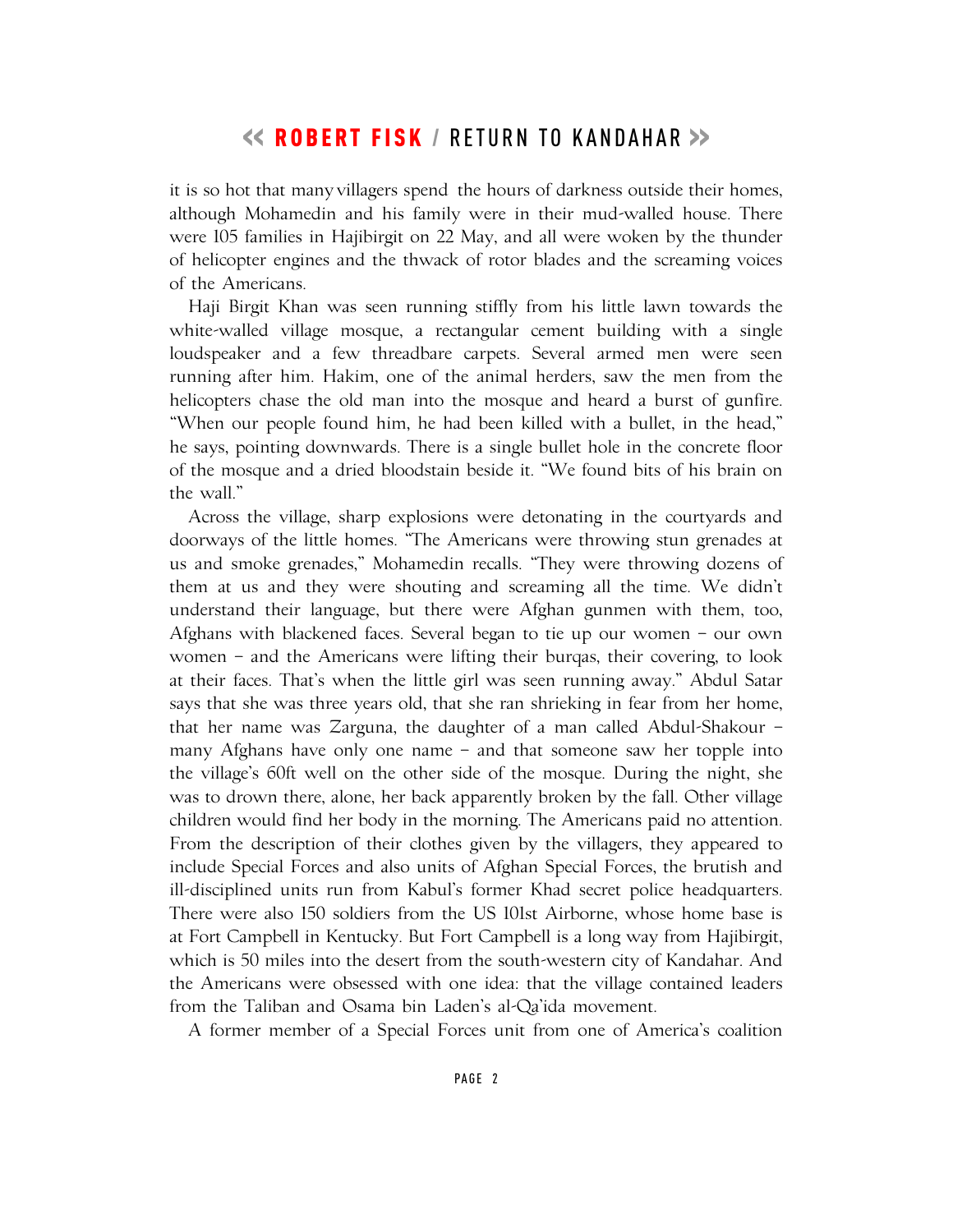partners supplied his own explanation for the American behaviour when I met him a few days later. "When we go into a village and see a farmer with a beard, we see an Afghan farmer with a beard," he said. "When the Americans go into a village and see a farmer with a beard, they see Osama bin Laden."

All the women and children were ordered to gather at one end of Hajibirgit. "They were pushing us and shoving us out of our homes," Mohamedin says. "Some of the Afghan gunmen were shouting abuse at us. All the while, they were throwing grenades at our homes." The few villagers who managed to run away collected the stun grenades next day with the help of children. There are dozens of them, small cylindrical green pots with names and codes stamped on the side. One says "7 BANG Delay: 1.5 secs NIC-01/06-07", another "1 BANG, 170 dB Delay: 1.5s." Another cylinder is marked: "DELAY Verzagerung ca. 1,5s." These were the grenades that terrified Zarguna and ultimately caused her death. A regular part of US Special Forces equipment, they are manufactured in Germany by the Hamburg firm of Nico-Pyrotechnik – hence the "NIC" on several of the cylinders. "dB" stands for decibels.

Several date stamps show that the grenades were made as recently as last March. The German company refers to them officially as "40mm by 46mm sound and flash (stun) cartridges". But the Americans were also firing bullets. Several peppered a wrecked car in which another villager, a taxi driver called Abdullah, had been sleeping. He was badly wounded. So was Haji Birgit Khan's son.

A US military spokesman would claim later that US soldiers had "come under fire" in the village and had killed one man and wounded two "suspected Taliban or al-Qa'ida members". The implication – that 85-year-old Haji Birgit Khan was the gunman – is clearly preposterous.

The two wounded were presumably Khan's son and Abdullah, the taxi driver. The US claim that they were Taliban or al-Qa'ida members was a palpable lie – since both of them were subsequently released. "Some of the Afghans whom the Americans brought with them were shouting 'Shut up!' to the children who were crying," Faqir Mohamed remembers.

"They made us lie down and put cuffs on our wrists, sort of plastic cuffs. The more we pulled on them, the tighter they got and the more they hurt. Then they blindfolded us. Then they started pushing us towards the planes, punching us as we tried to walk."

In all, the Americans herded 55 of the village men, blindfolded and with their hands tied, on to their helicopters. Mohamedin was among them. So was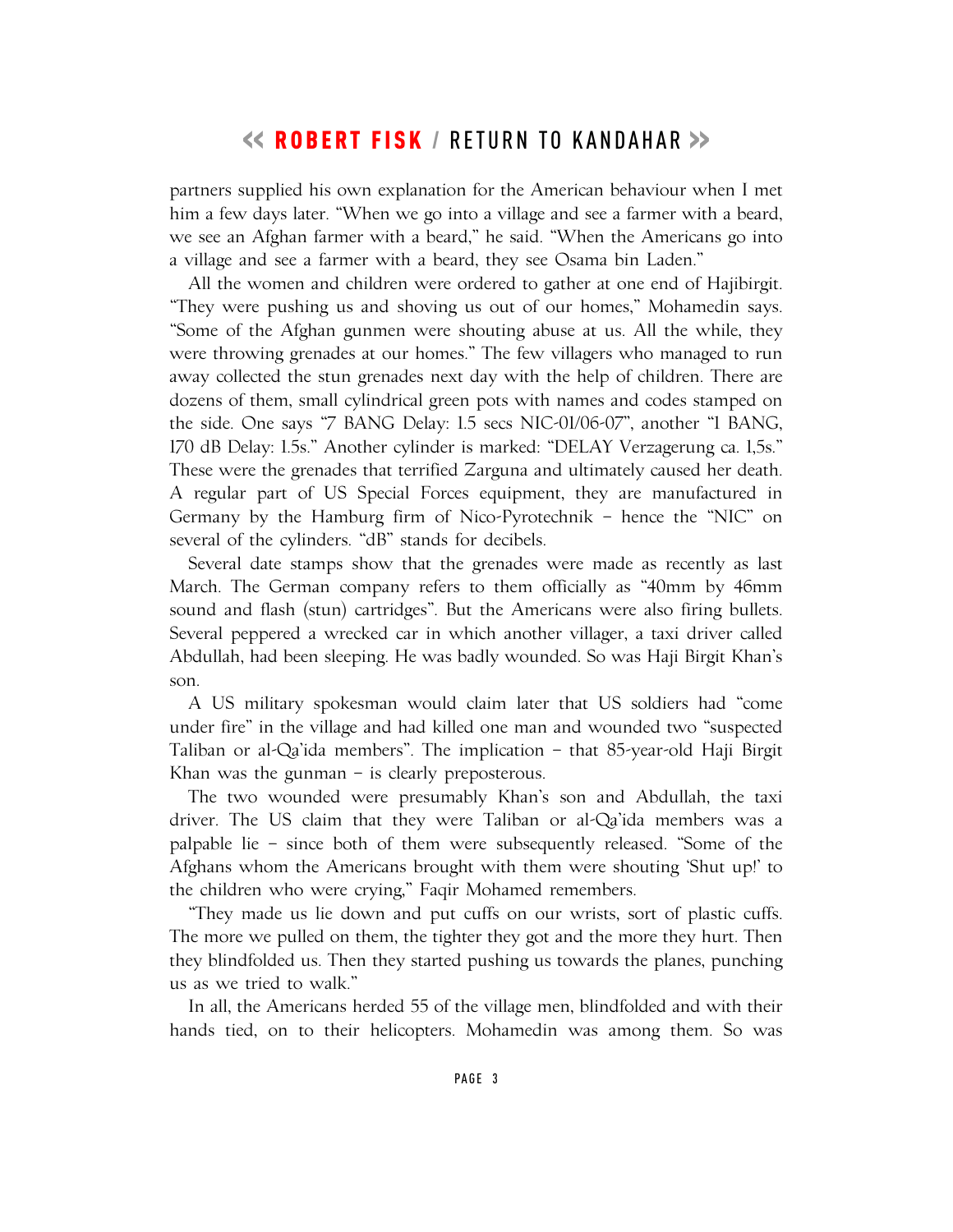Abdul-Shakour, still unaware that his daughter was dying in the well. The 56th Afghan prisoner to be loaded on to a helicopter was already dead: the Americans had decided to take the body of 85-year-old Haji Birgit Khan with them.

When the helicopters landed at Kandahar airport – headquarters of the 101st Airborne – the villagers were, by their own accounts, herded together into a container. Their legs were tied and then their handcuffs and the manacle of one leg of each prisoner were separately attached to stakes driven into the floor of the container. Thick sacks were put over their heads. Abdul Satar was among the first to be taken from this hot little prison. "Two Americans walked in and tore my clothes off," he said. "If the clothes would not tear, they cut them off with scissors. They took me out naked to have my beard shaved and to have my photograph taken. Why did they shave off my beard? I had my beard all my life."

Mohamedin was led naked from his own beard-shaving into an interrogation tent, where his blindfold was removed. "There was an Afghan translator, a Pushtun man with a Kandahar accent in the room, along with American soldiers, both men and women soldiers," he says. "I was standing there naked in front of them with my hands tied. Some of them were standing, some were sitting at desks. They asked me: 'What do you do?' I told them: 'I am a shepherd – why don't you ask your soldiers what I was doing?' They said: 'Tell us yourself.' Then they asked: 'What kind of weapons have you used?' I told them I hadn't used any weapon.

"One of them asked: 'Did you use a weapon during the Russian [occupation] period, the civil war period or the Taliban period?' I told them that for a lot of the time I was a refugee." From the villagers' testimony, it is impossible to identify which American units were engaged in the interrogations. Some US soldiers were wearing berets with yellow or brown badges, others were in civilian clothes but apparently wearing bush hats. The Afghan interpreter was dressed in his traditional salwah khameez. Hakim underwent a slightly longer period of questioning; like Mohamedin, he says he was naked before his interrogators.

"They wanted my age and my job. I said I was 60, that I was a farmer. They asked: 'Are there any Arabs or Talibans or Iranians or foreigners in your village?' I said 'No.' They asked: 'How many rooms are there in your house, and do you have a satellite phone?' I told them: 'I don't have a phone. I don't even have electricity.' They asked: 'Were the Taliban good or bad?' I replied that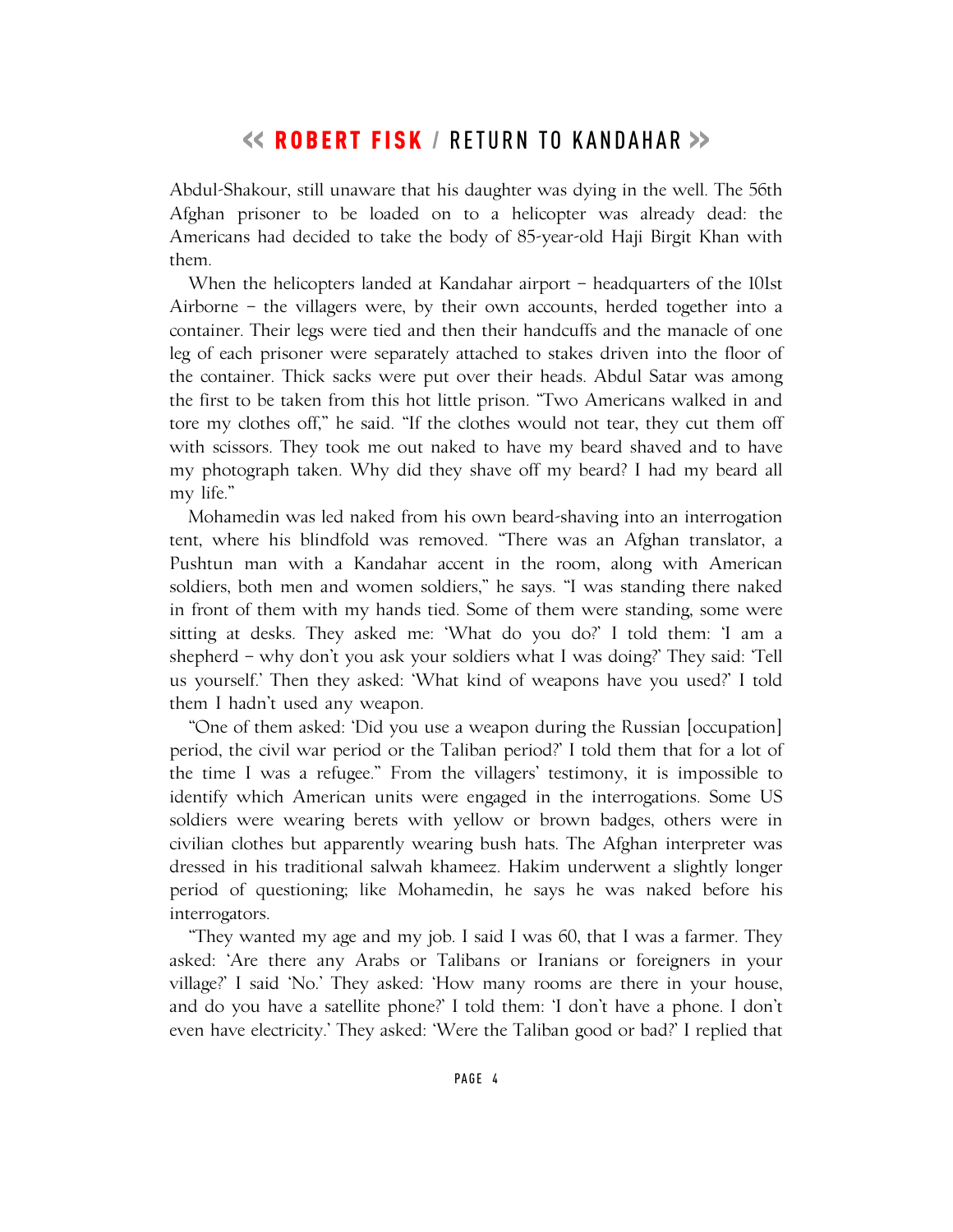the Taliban never came to our village so I had no information about them. Then they asked: 'What about Americans? What kind of people are Americans?' I replied: 'We heard that they liberated us with [President Hamid] Karzai and helped us – but we don't know our crime that we should be treated like this.' What was I supposed to say?"

A few hours later, the villagers of Hajibirgit were issued with bright-yellow clothes and taken to a series of wire cages laid out over the sand of the airbase – a miniature version of Guantanamo Bay – where they were given bread, biscuits, rice, beans and bottled water. The younger boys were kept in separate cages from the older men. There was no more questioning, but they were held in the cages for another five days. All the while, the Americans were trying to discover the identity of the 85-year-old man. They did not ask their prisoners – who could have identified him at once – although the US interrogators may not have wished them to know that he was dead. In the end, the Americans gave a photograph of the face of the corpse to the International Red Cross. The organisation was immediately told by Kandahar officials that the elderly man was perhaps the most important tribal leader west of the city.

"When we were eventually taken out of the cages, there were five American advisers waiting to talk to us," Mohamedin says. "They used an interpreter and told us they wanted us to accept their apologies for being mistreated. They said they were sorry. What could we say? We were prisoners. One of the advisers said: 'We will help you.' What does that mean?" A fleet of US helicopters flew the 55 men to the Kandahar football stadium – once the scene of Taliban executions – where all were freed, still dressed in prison clothes and each with a plastic ID bracelet round the wrist bearing a number. "Ident-A-Band Bracelet made by Hollister" was written on each one. Only then did the men learn that old Haji Birgit Khan had been killed during the raid a week earlier. And only then did Abdul-Shakour learn that his daughter Zarguna was dead.

The Pentagon initially said that it found it "difficult to believe" that the village women had their hands tied. But given identical descriptions of the treatment of Afghan women after the US bombing of the Uruzgan wedding party, which followed the Hajibirgit raid, it seems that the Americans – or their Afghan allies – did just that. A US military spokesman claimed that American forces had found "items of intelligence value", weapons and a large amount of cash in the village. What the "items" were was never clarified. The guns were almost certainly for personal protection against robbers. The cash remains a sore point for the villagers. Abdul Satar said that he had 10,000 Pakistani rupees taken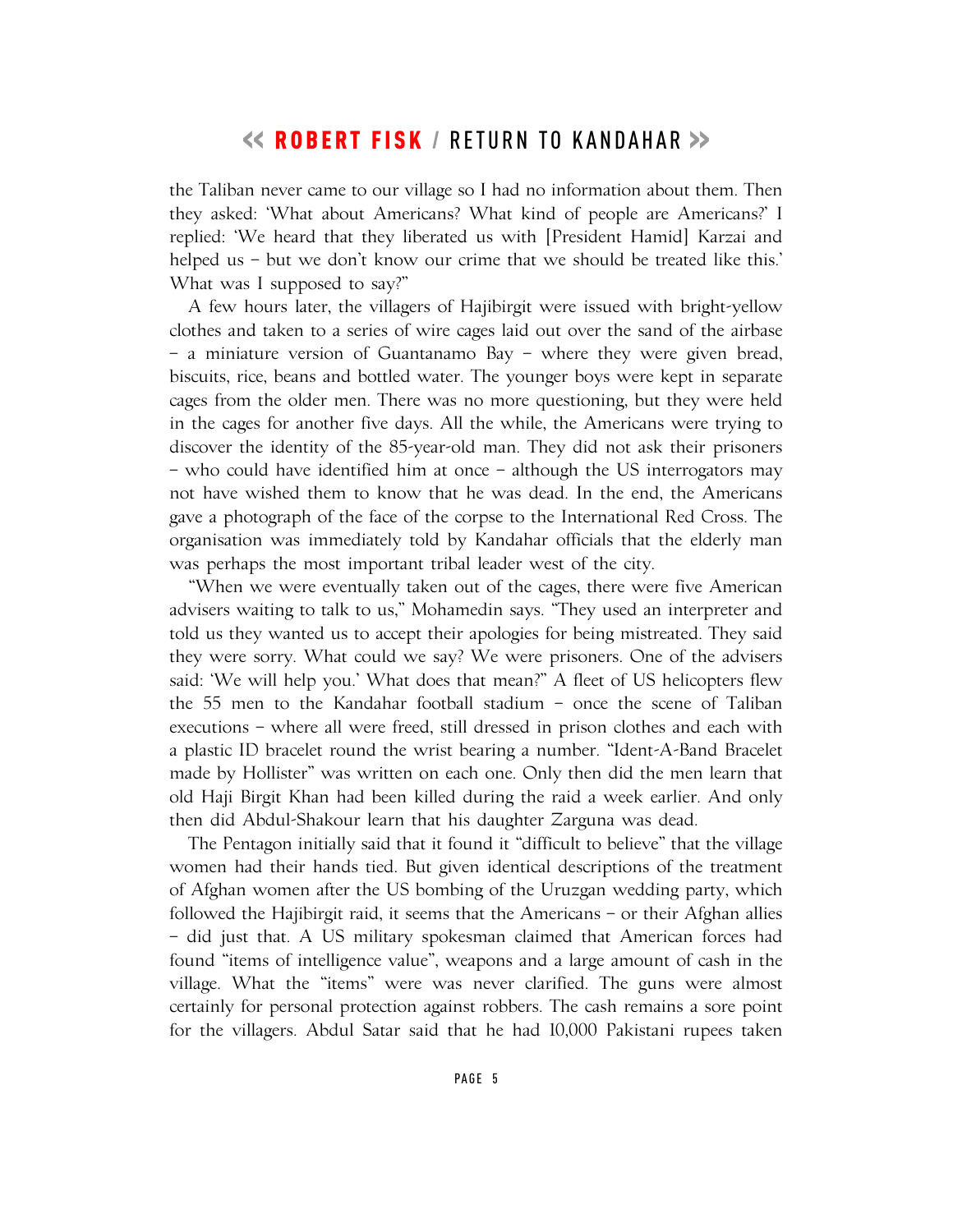from him – about \$200 (£130). Hakim says he lost his savings of 150,000 rupees – \$3,000 (£1,900). "When they freed us, the Americans gave us 2,000 rupees each," Mohamedin says. "That's just \$40 [£25]. We'd like the rest of our money."

But there was a far greater tragedy to confront the men when they reached Hajibirgit. In their absence – without guns to defend the homes, and with the village elder dead and many of the menfolk prisoners of the Americans – thieves had descended on Hajibirgit. A group of men from Helmand province, whose leader is Abdul Rahman Khan – once a brutal and rapacious "mujahid" fighter against the Russians, and now a Karzai government police commander – raided the village once the Americans had taken away so many of the men. Ninetyfive of the 105 families had fled into the hills, leaving their mud homes to be pillaged.

The disturbing, frightful questions that creep into the mind of anyone driving across the desert to Hajibirgit today are obvious. Who told the US to raid the village? Who told them that the Taliban leadership and the al-Qa'ida leadership were there? Was it, perhaps, Abdul Rahman Khan, the cruel police chief whose men were so quick to pillage the mud-walled homes once the raid was over? For today, Hajibirgit is a virtual ghost town, its village leader dead, most of its houses abandoned. The US raid was worthless. There are scarcely 40 villagers left. They all gathered at the stone grave of Zarguna some days later, to pay their respects to the memory of the little girl. "We are poor people – what can we do?" Mohamedin asked me. I had no reply. President Bush's "war on terror", his struggle of "good against evil" had descended on the innocent village of Hajibirgit.

And now Hajibirgit is dead. >>>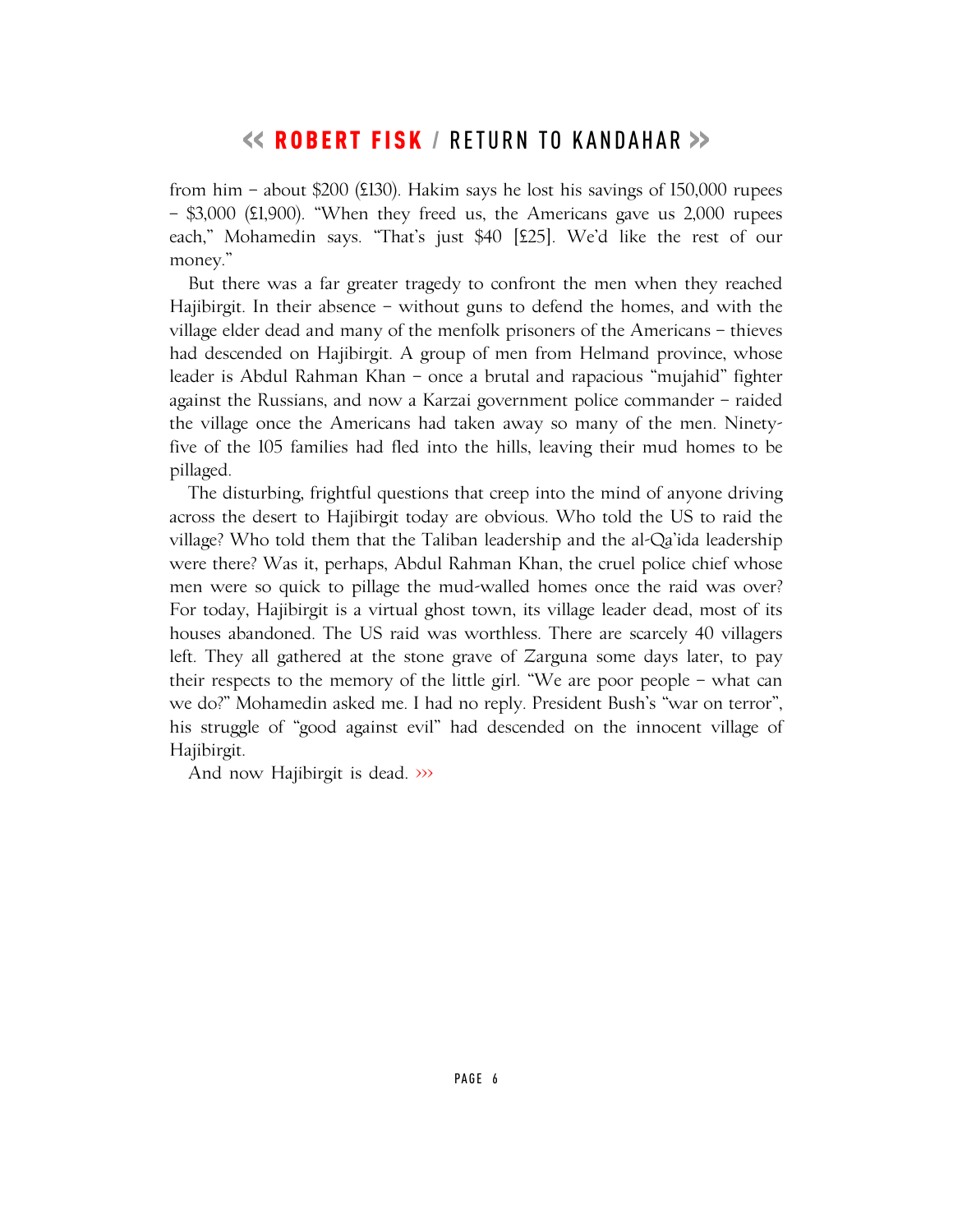### UN offers fresh hell

t<br>
I<br>
I<br>
I<br>
Bedouin<br>
I<br>
Sire<br>
Sire<br>
Sire<br>
Sire<br>
Sire<br>
Sire<br>
Sire<br>
Sire<br>
Sire<br>
Sire<br>
Sire<br>
Sire<br>
Sire<br>
Sire<br>
Sire<br>
Sire<br>
Sire<br>
Sire<br>
Sire<br>
Sire<br>
Sire<br>
Sire<br>
Sire<br>
Sire<br>
Sire<br>
Sire<br>
Sire<br>
Sire<br>
Sire<br>
Sire<br>
Sire<br>
Sire<br>
Sire<br> n Afghanistan, it is possible to go from hell to hell. The first circle of hell is the Waiting Area, the faeces-encrusted dustbowl in which 60,000 Afghans rot along their frontier with Pakistan at Chaman – a bone-dry, sand-blasted place of patched bedouin tents, skinny camels, infested blankets and skin disease. There are laughing children with terrible facial sores, old women of 30, whitebearded, dark-turbaned men who look, from huts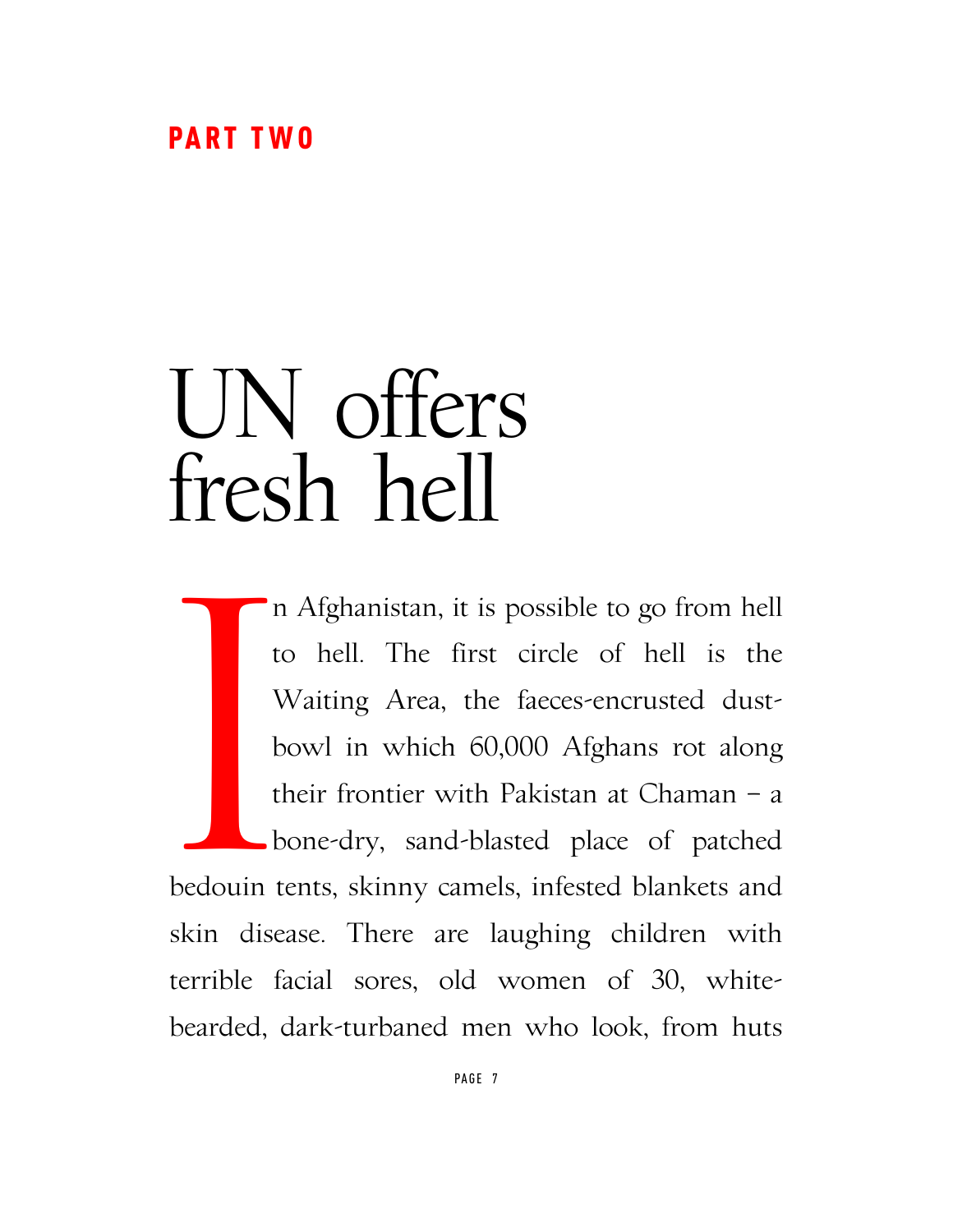of dry twigs, with suspicion and astonishment at Westerners.

They are a leftover of the last Afghan war, the one we are supposed to believe is over, although they are living proof that hostilities have not ended. At least 40,000 of the Pashtu refugees cannot go home because their people are still persecuted in the north of the country. But Pakistan no longer wants this riffraff of poor and destitute on its squeaky-clean border.

So the United Nations, that great saviour of the dispossessed, has discovered another vile place for these people. A second circle of hell, 40 miles west of Kandahar, it is a grey, hot desert, reached through minefields, shot through with blow-torch winds and black stones, haunted by great, creased mountains and fine sand hills that move like waves.

The United Nations has drilled wells for the 60,000 – boring more than 20 metres (60ft) for water – yet few UN officials can do more than shake their heads when they stand in this future midden. It is called Zheray Dasht – "yellow desert" in Urdu – because of the flowers that carpet the sand after rain. But it hasn't rained here for seven years.

Roy Oliff, of the UN High Commission for Refugees, describes the decisionmaking to us with almost teutonic efficiency as he stands amid this desolation. "There is a political need to move them from Chaman: they may not have a choice," he says. "This was the only place the Afghan government would let us have. We didn't get a choice. The local people on the main road didn't want the displaced persons near their villages in case they took away employment and used their scarce water resources. This area is reasonably [sic] free of mines. We're not anticipating much resistance. If they get water and food, there'll be a flood of people here, not resistance. Five thousand people will be housed in 12 settlements."

Across the hard desert floor, hundreds of empty, dark-brown tents flap in the wind. There are latrines and vast tented reception areas and land for each family on which – if the water holds out in the unending drought – they can plant trees and graze animals. "It takes them a week to build a mud-walled home," Mr Oliff tells us. Note here the UN-speak.

No choice for the refugees. No choice for the UN. Little resistance from the refugees. That's how the UN talked in Bosnia as they aided the Serbs in their ethnic cleansing by trucking Muslims from city to city. It isn't Mr Oliff's fault. When I gently raise the issue of the UN's collective conscience, always supposing so sensitive a creature exists within the world's most bureaucratic institution, he looks at me with some distress. "Everyone involved in this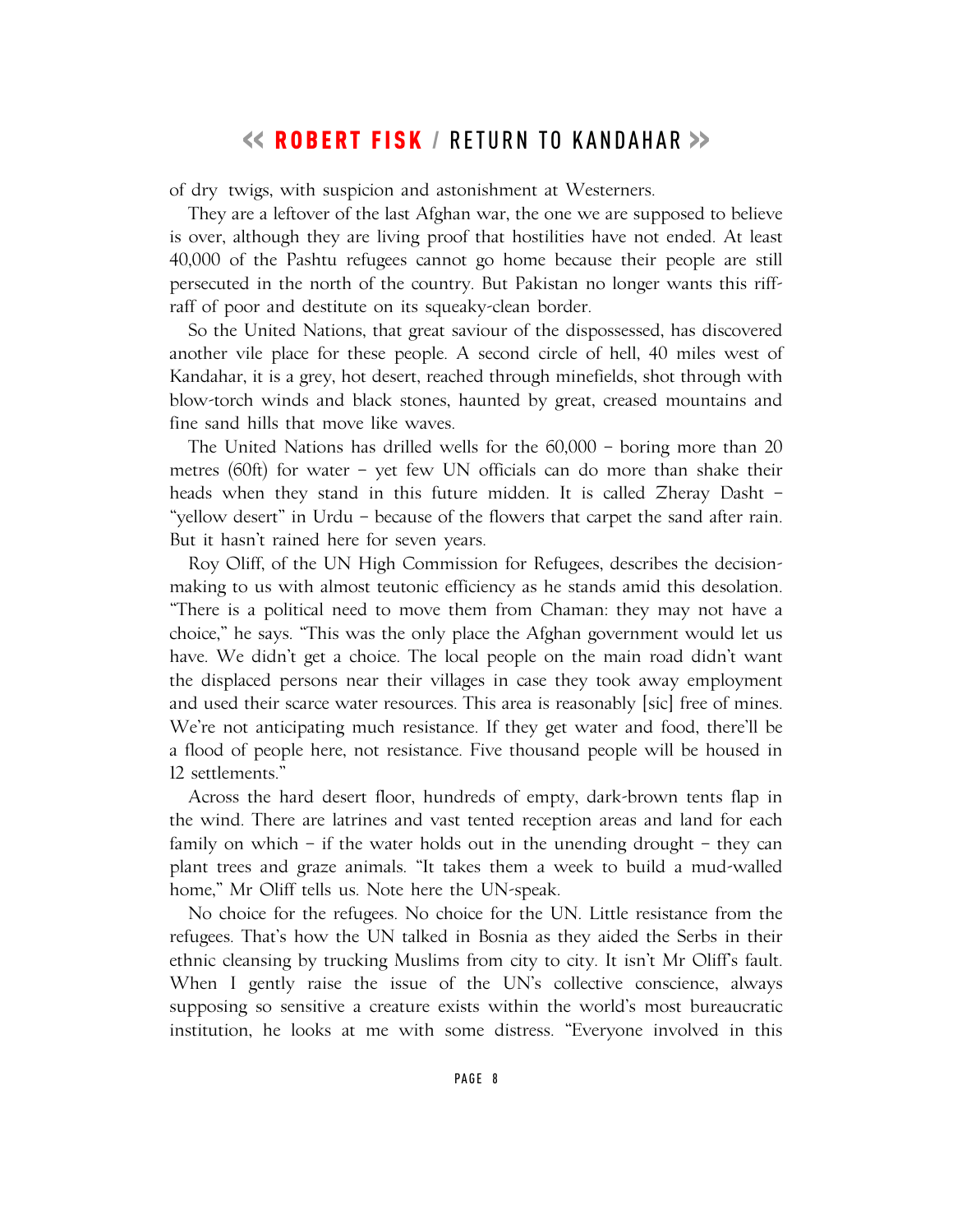project has misgivings and is making the best of it," he says.

The truth, which is as scarce as water in Afghanistan, is that Pakistan has already severely limited the ability of humanitarian workers in the border camps and that the Afghan authorities in Kandahar don't want the refugees too close to their own city. There are quite a few Afghan-Arab families in the frontier camps – al-Qa'ida families among them – and several Taliban sympathisers. Spin Boldak, across the old Durrand line from Chaman, was the very last stronghold of the black-turbaned misogynists last December. The Afghans don't want them infecting Kandahar again.

Mohammed Godbedin, of the UNHCR in Chaman, says at least 50 Afghan-Arab families came to the local camps – ("They all came together, not individually," he says) although many of these families existed long before the days of al-Qa'ida. The remainder of the refugees are Kochi, nomads whose livestock died in the drought, and who never had homes. In a few days, the first of the displaced of Chaman and Spin Boldak will be taken to visit the Yellow Desert, to decide for themselves if they are prepared to move.

But this is a mere ritual. Pakistani and Afghan officials will make the final decision, with the UN's familiar compliance. The refugee leaders will be trucked to the Kandahar-Herat desert highway, then led along a sand trail marked by red and white rocks. On either side of these markers are land-mines left by the mujahedin during the war against the Soviet occupation. "They are vehicle mines, not anti-personnel mines so they won't blow up under people," one UN official says helpfully.

Unless, of course, the refugees acquire a clapped-out lorry and drive on the wrong side of the markers. Beyond a former Russian military fortress, its tank revetments still evident amid the grey muck, the desert flattens. This is where the land is "reasonably" clear of mines. And where the UN has built its new refugee camp.

Things might be different if the warlord battles ended in the north, if the Americans allowed the international peace-keeping forces to move out of Kabul and collect the weapons in the north and damp down the ethnic fires. More than half the frontier refugees could then go back to their homes. But Afghanistan is becoming more lawless by the week. Refugees remain the linguistic definition of much of this country. And the Yellow Desert, the latest UN prison for the 60,000 destitute of Chaman and Spin Boldak, will soon be on all our maps.  $\gg$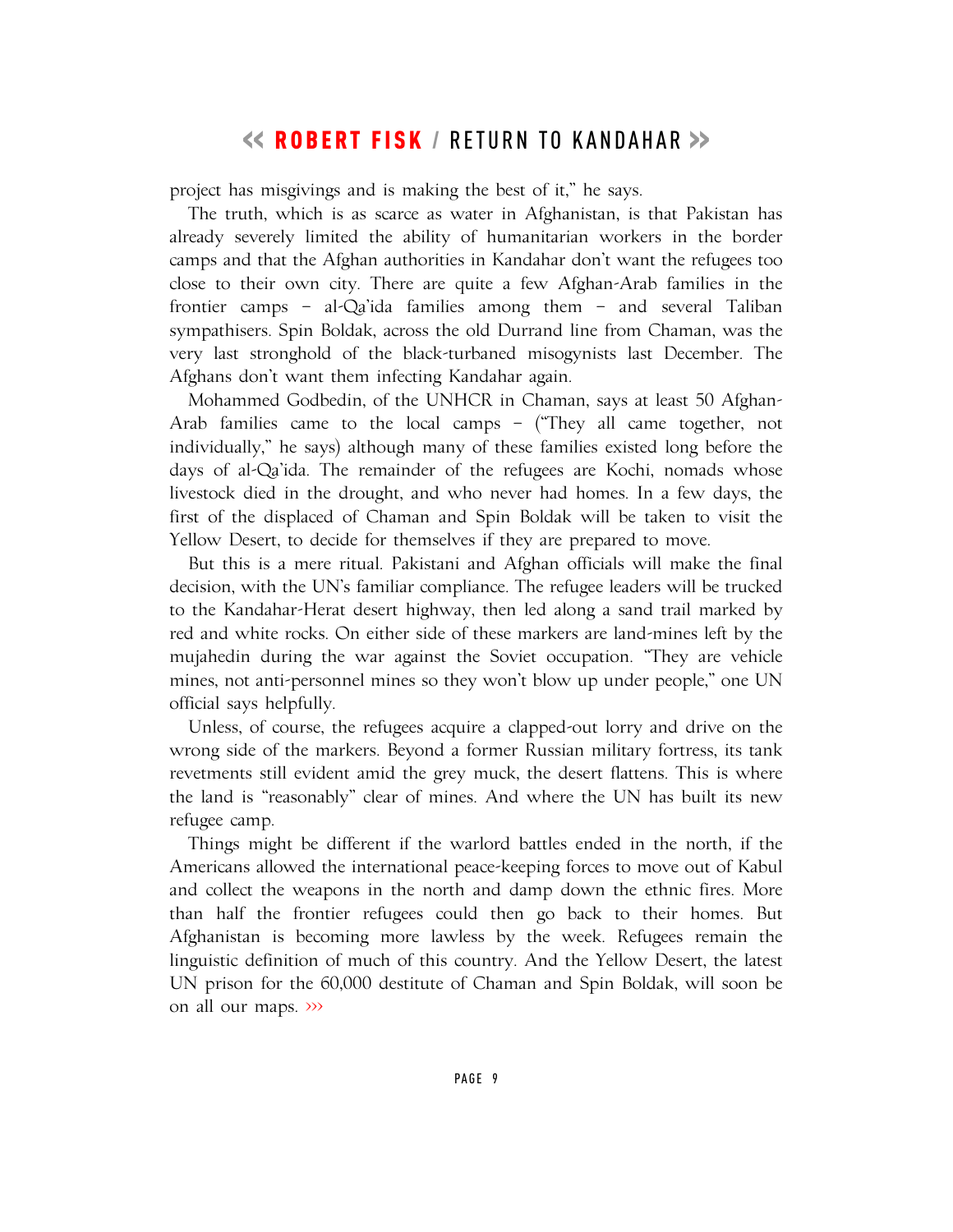### PART THRFF

## Where are the disappeared?



hey came for Hussain Abdul Qadir on 25 May. According to his wife, there were three American agents from the FBI and 25 men from the local Pakistani CID. The Palestinian family had lived in the Pakistani

city of Peshawar for years and had even applied for naturalisation. But this was not a friendly visit to their home in Hayatabad Street. "They broke our main gate and came into the house without any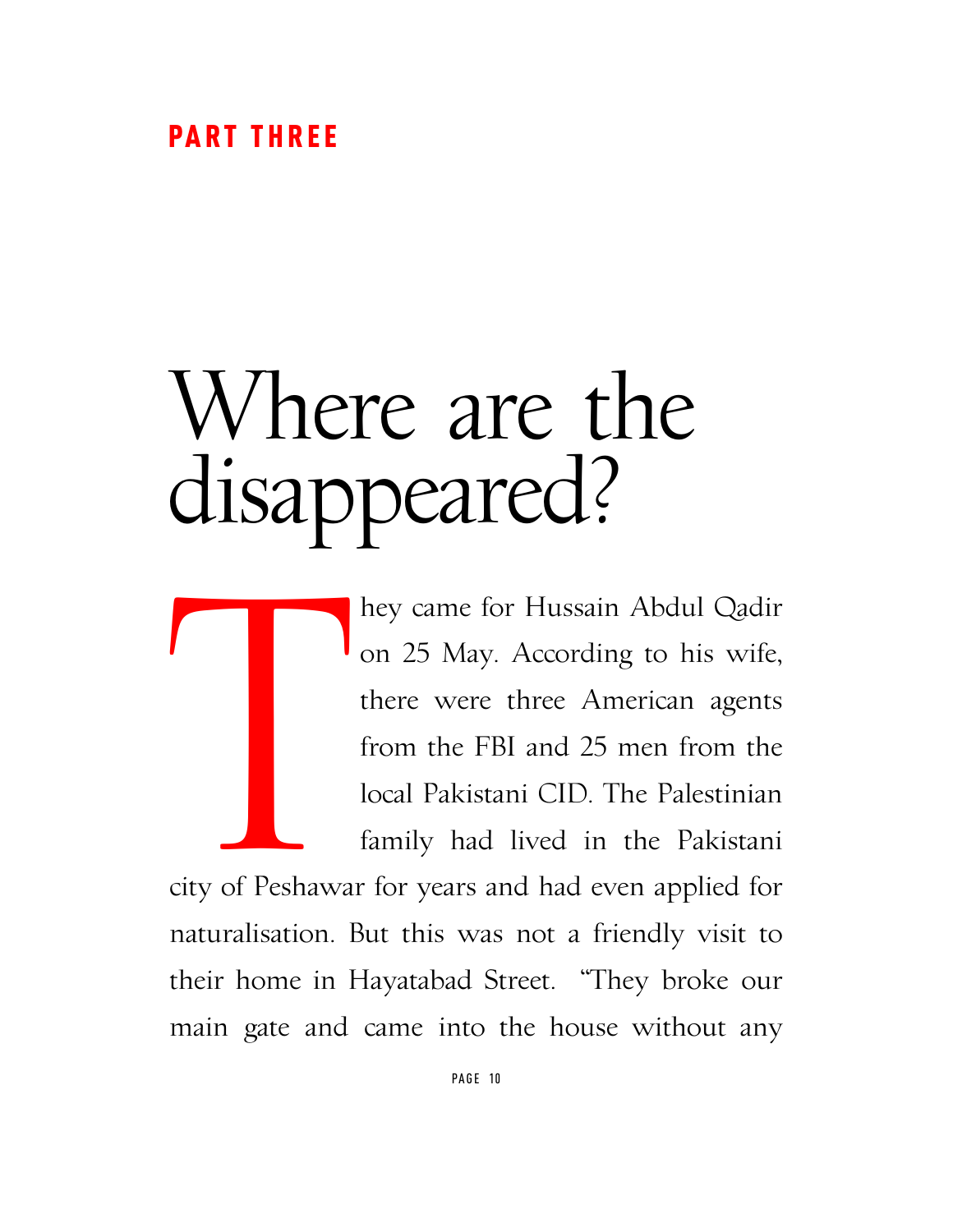respect," Mrs Abdul Qadir was to report later to the director of human rights at Pakistan's Ministry of Law and Justice in Islamabad.

"They blindfolded my husband and tied his hands behind his back. They searched everything in the house – they took our computer, mobile phone and even our land-line phone. They took video and audio cassettes. They took all our important documents – our passports and other certificates – and they took our money, too," she said.

Where, Mrs Abdul Qadir asked Ahsan Akhtar, the director of human rights, was her husband? *The Independent* has now learnt exactly where he is – he is a prisoner in a cage on the huge American air base at Bagram in Afghanistan. He was kidnapped – there appears to be no other word for it – by the Americans and simply flown over the international frontier from Pakistan. His "crime" is unknown. He has no lawyers to defend him. In the vacuum of the US "war on terror", Mr Abdul Qadir has become a non-person.

His wife has now received a single sheet of paper from the Red Cross which gives no geographical location for the prisoner but lists his nationality as "Palastinian" (sic) and the following message in poorly-written Arabic: "To the family and children in Peshawar. I am well and need, first and foremost, God's mercy and then your prayers. Take care of your faith and be kind to the little ones. Could you send me my reading glasses? Your father: Hussain Abdul Qadir."

The sheet of paper is dated 29 June and the Red Cross has confirmed that the prisoner – ICRC number AB7 001486-01 – was interviewed in Bagram.

Needless to say, the Americans will give no information about their prisoners or the reasons for their detention. They will not say whether their interrogators are Afghan or American – there are increasing rumours that Afghan interrogators are allowed to beat prisoners in the presence of CIA men – or if, or when, they intend to release their captives. Indeed, the Americans will not even confirm that prisoners have been seized in Pakistan and taken across the Afghan border.

Fatima Youssef has also complained to the Pakistani authorities that her Syrian husband, Manhal al-Hariri – a school director working for the Saudi Red Crescent Society – was seized on the same night as Mr Abdul Qadir from their home in Peshawar, again by three Americans and a group of Pakistani CID men.

"I have the right to ask where my husband is and to know where they have taken him," she has written to the Pakistani authorities. "I have the right to ask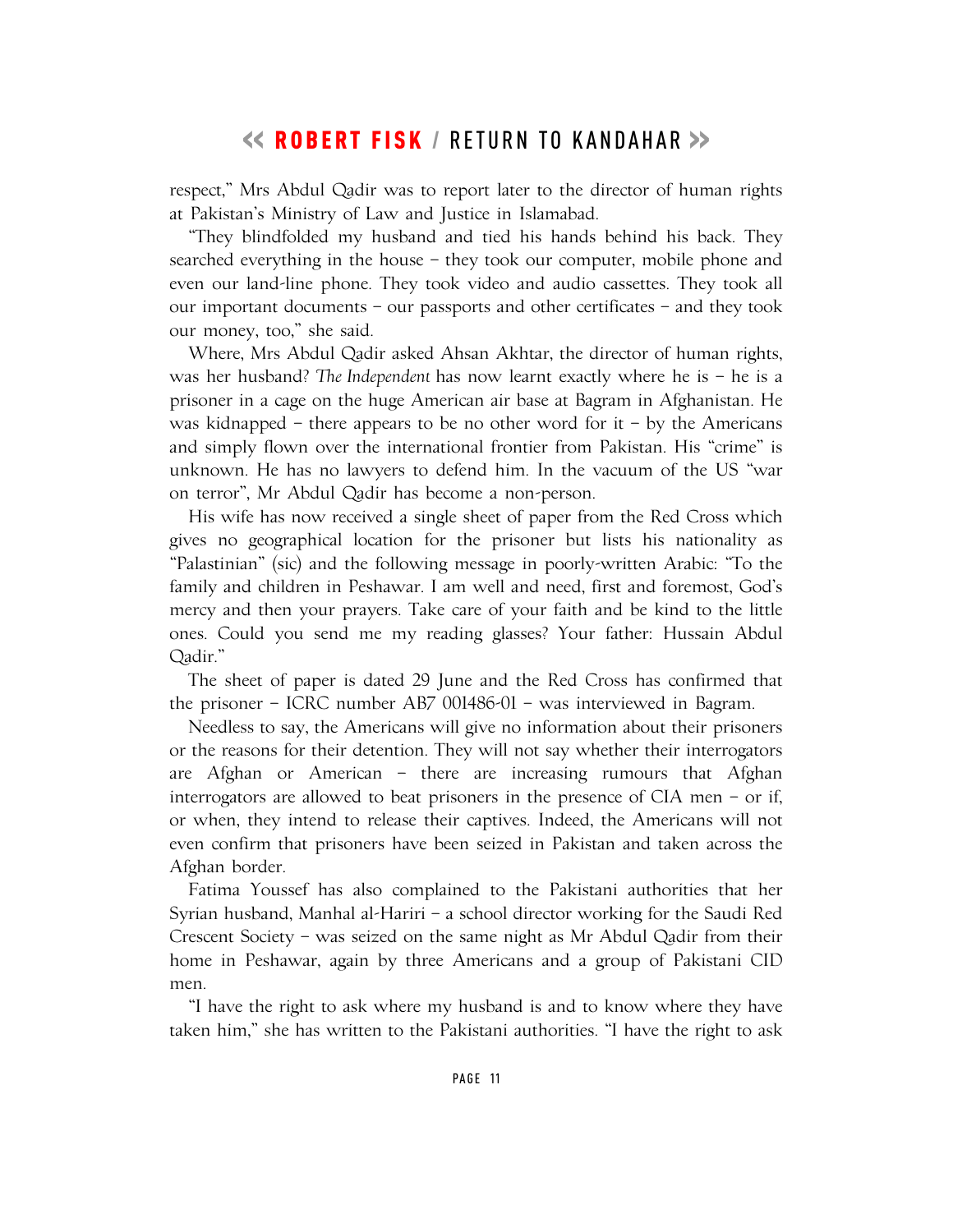for an appeal to release him now, after an interrogation, I have the right to ask for the return of the things which they took from my house."

An Algerian doctor, Bositta Fathi, was also taken that same night by two Americans and Pakistani forces, according to his wife. "I don't have any support and I am not able to go anywhere without my husband," she has told Mr Akhtar in Islamabad. Both Mr Hariri and Dr Fathi are believed to be held at Bagram, which is now the main American interrogation centre in Afghanistan. "From there," one humanitarian worker told *The Independent,* "you either get released or packed off to Guantanamo. Who knows what the fate of these people is or what they are supposed to have done? It seems that it's all outside the law."

Many Arabs moved to Peshawar during the war against the Russians in Afghanistan and remained there as doctors or aid workers. The Abdul Qadirs, for example, asked for naturalisation in January 1993 – Mr Abdul Qadir holds a Jordanian passport – long before Osama bin Laden returned to Afghanistan and founded his al-Qa'ida movement.

"I don't know why all this happened to us because we are Muslims and Arabs," Mrs Abdul Qadir says. "I want to know about my husband. We will leave Pakistan if the government wants us to leave. We will do anything the government wants but in a human and civilised manner." >>>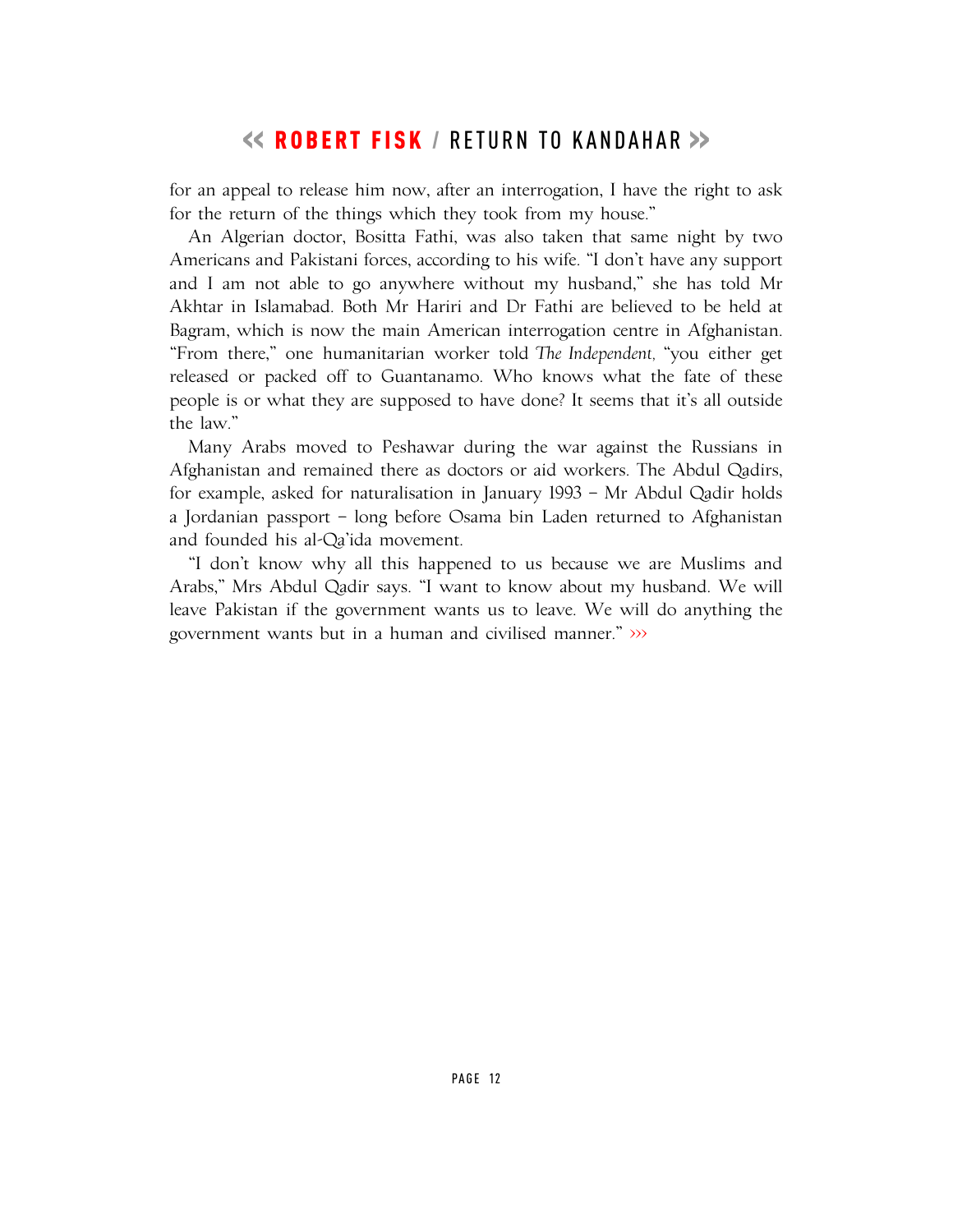## UN's warlord of the year



ul Afgha knows how to handle<br>the United Nations. He smiles,<br>he praises, he loves the UN, and<br>he is immensely grateful for the<br>advice of Under Secretary Gen-<br>eral and Special Representative of<br>the Secretary General for Chil the United Nations. He smiles, he praises, he loves the UN, and he is immensely grateful for the advice of Under Secretary General and Special Representative of

the Secretary General for Children and Armed Conflict, the diminutive Ugandan Olara Utunnu. Every time Mr Utunnu talks about democracy and peace and the need for children to receive proper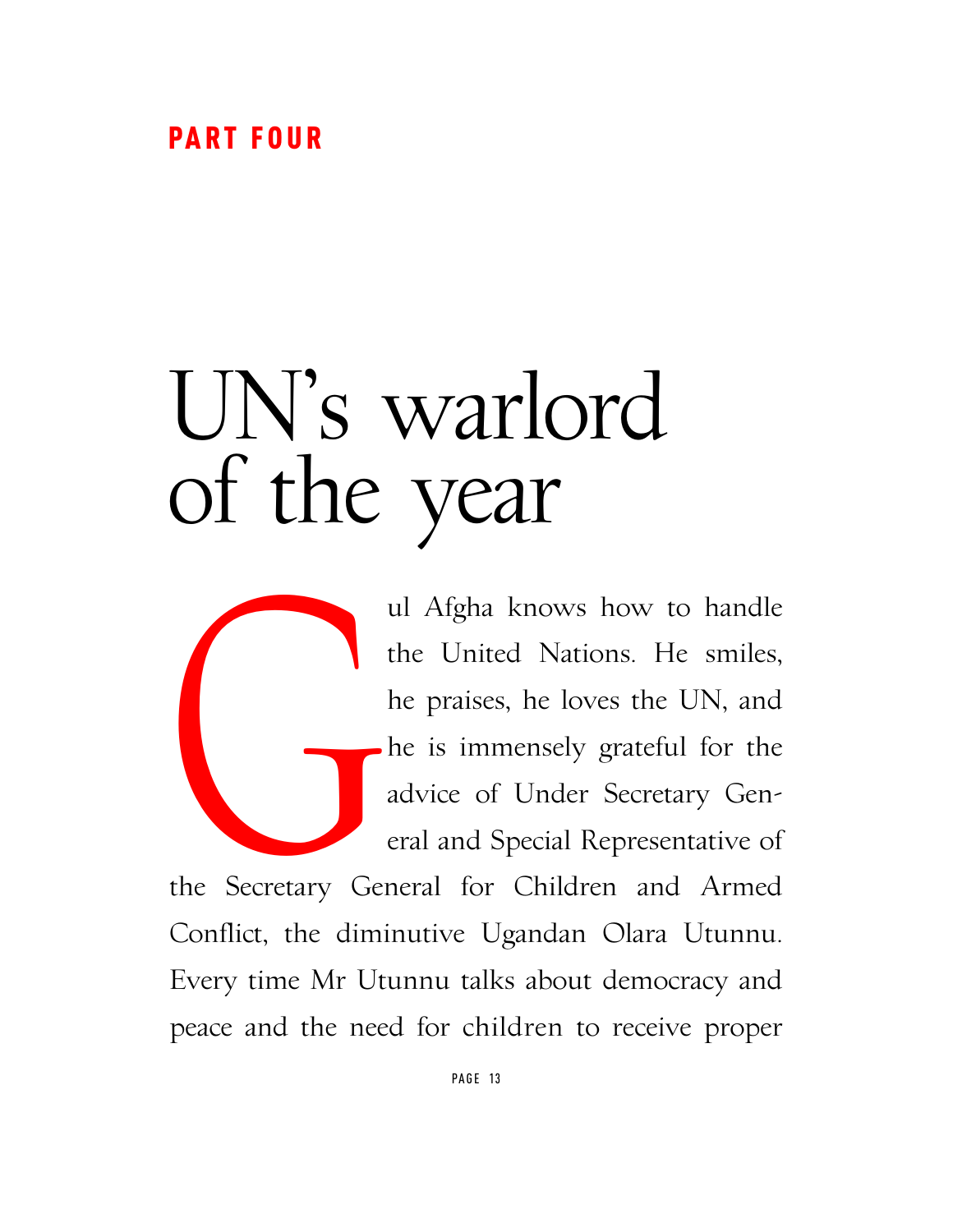proper schooling, the governor of Kandahar beams with delight. In one corner of his office, the chief of police sits, a massive, high-peaked Soviet-style cap on his head, a tsarist leather strap across his military blouse. In the other, the thin, rather weedy-looking director of education reclines nervously on a sofa, his hands fidgeting constantly with his tie.

Mr Utunnu wants to know about the governor's "vision". And there was just the slightest narrowing of Gul Agha's eyes when this was translated into Pashtu as "puhaa". Warlords don't have a lot of visions but the whiskery Mr Agha, clad in the kind of overtight Marxist brown tunic and trousers that the PLO used to wear, quickly got the idea.

"When I became governor of this city," he told Mr Utunnu, "the doors of education opened." Why, Mr Agha had even spent his own money in opening a special computer school for students, an academy to which he did not invite us but upon which he intended to lavish further personal funds.

"This has not happened anywhere else in the country – not even in Kabul, only in Kandahar." At which point, the fearful director of education took the floor, standing with hands clasped in front of him while delivering a homily on the generosity of the governor of Kandahar, his foresight, his wisdom and, of course, his vision. It was all of six minutes before Mr Utunnu could thank the director so profusely that he was forced to sit down.

No, Mr Agha assured the Special Representative of the Secretary General, there were no underage soldiers or policemen in Kandahar. "We have invested a lot in our police and intelligence forces – we are continuing our efforts to combat terrorism along with the coalition forces."

The problem is that Mr Agha, like almost every other governor in Afghanistan, is a bit of a rogue. Taxes do not all go to central government. His own militia are better paid than government soldiers. But his claim that his schoolteachers were paid twice the average salary of those in Kabul was untrue. They are paid half the salary of Kabul teachers. His references to "our President, the esteemed Mr Karzai" may have satisfied Mr Utunnu (a boy with a treble voice later serenaded the UN's expert on kid soldiers with paeans to both Mr Karzai and Mr Agha), but it's no secret in Kabul that the governor is a loose cannon.

A couple of weeks ago, uneasy at the US air force's propensity for bombing wedding parties, he summoned regional leaders to a meeting at which he wished to demand prior knowledge of American operations in the Kandahar region. Most of his fellow barons – perhaps paid even more by Washington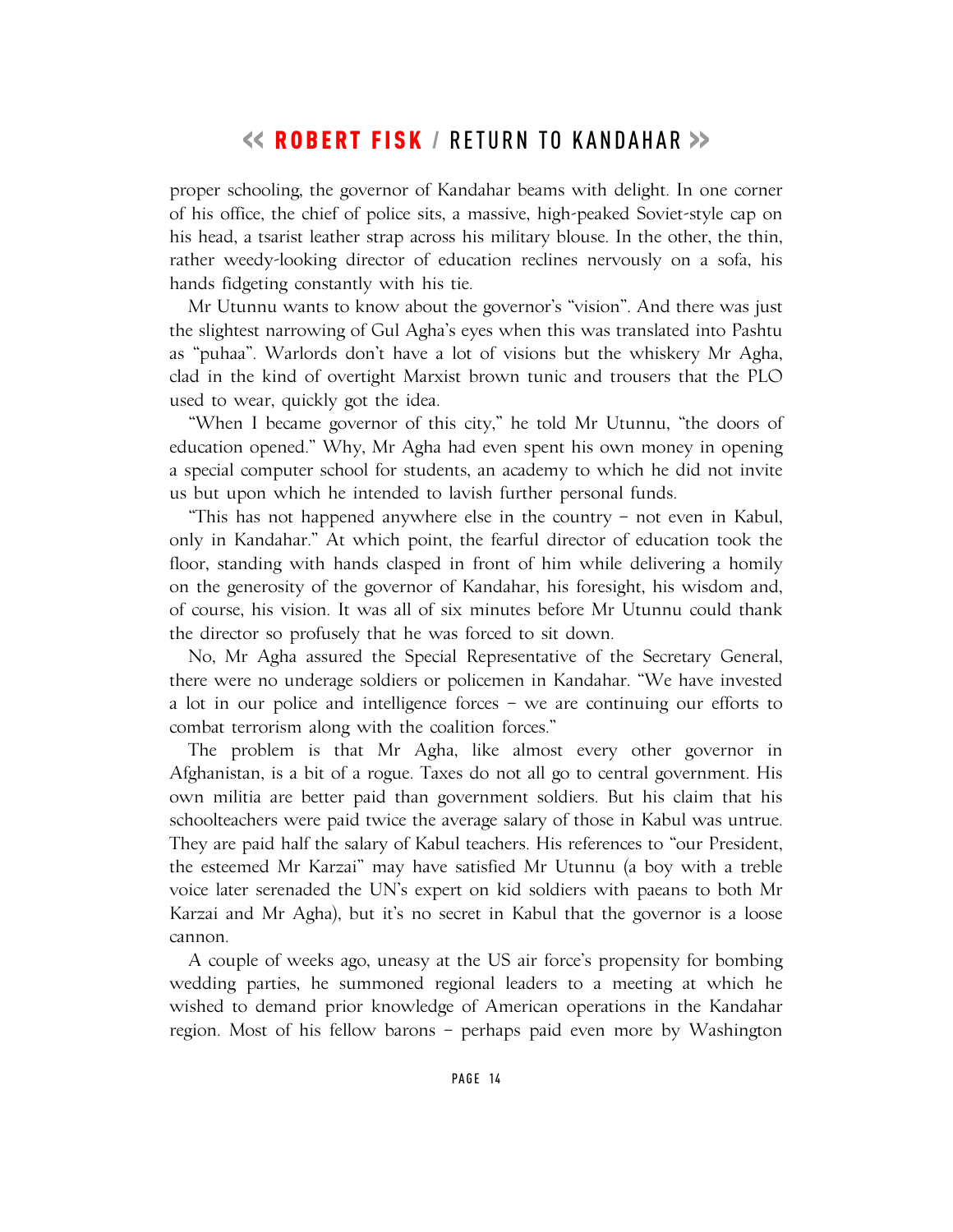than Mr Agha is – declined to attend. So instead we got a lecture on Mr Agha's love of constitutional law and human rights. And Mr Utunnu then received one of the more imperishable quotations to come from Afghanistan since 11 September: "President Bush of America," the governor announced, "has really appreciated Islamic law ..."

Harsher than the increasingly mellow Druze warrior Walid Jumblatt, infinitely more polite than the Serb mass murderer Ratko Mladic, was the governor of Kandahar trying to win the UN's warlord of the year award? When he offered to show us his prison, there could be no doubt of it. There were, perhaps, a few children in the prison, we were told, but they were merely accompanying their imprisoned mothers. As for child prisoners, think not of it.

So Mr Utunnu and his cortège drove through the fog of diesel smoke and sand to Kandahar's central prison, a rickety barracks with a heavy machine-gun mounted on a tripod over the front gate. "Unspeakable things happened here under the Taliban," one of the governor's minions muttered to me as we entered. I could believe it. In fact, I could believe anything in this prison. The stone floor had been newly scrubbed and the inmates sat in their bright little cells, red and golden carpets on the floor, flowers and pot plants in the window to keep out the sun.

"I've been here for three months," a smiling youth told me. "I stole 20 million Afghanis (£290 – \$360) and I may be here for three years." He had not yet been charged. In fact, virtually no one in the cells appeared to have been charged.

It was all a bit like Potemkin's villages. And, sure enough, when I walked behind the prison guards, I turned a corner to be overcome by a giant, overflowing midden, a common latrine with a single beam of glistening wood for prisoners to sit upon and a floor slippery with shit.

A few dozen metres further, I came to a courtyard in which the prisoners had piled their bedding: rotten, stained mattresses and plastic sheeting and soiled clothes. These, no doubt, were the real furnishings of the tiny brick cells. So who owned the red and golden carpets? "And now the women's prison," trumpeted the police chief in the tsarist uniform. Mr Utunnu strode inside – to find just four sad young girls sitting on the floor of a cell. The first two were wives – or rather widows – of the same husband they had allegedly just killed.

The third had run off with a boy she loved, in preference to the old man to whom her dead father had allegedly betrothed her at birth. The offence of the fourth was unclear. Just what constitutional law the third young woman had transgressed was never vouchsafed but I was assured that her boyfriend would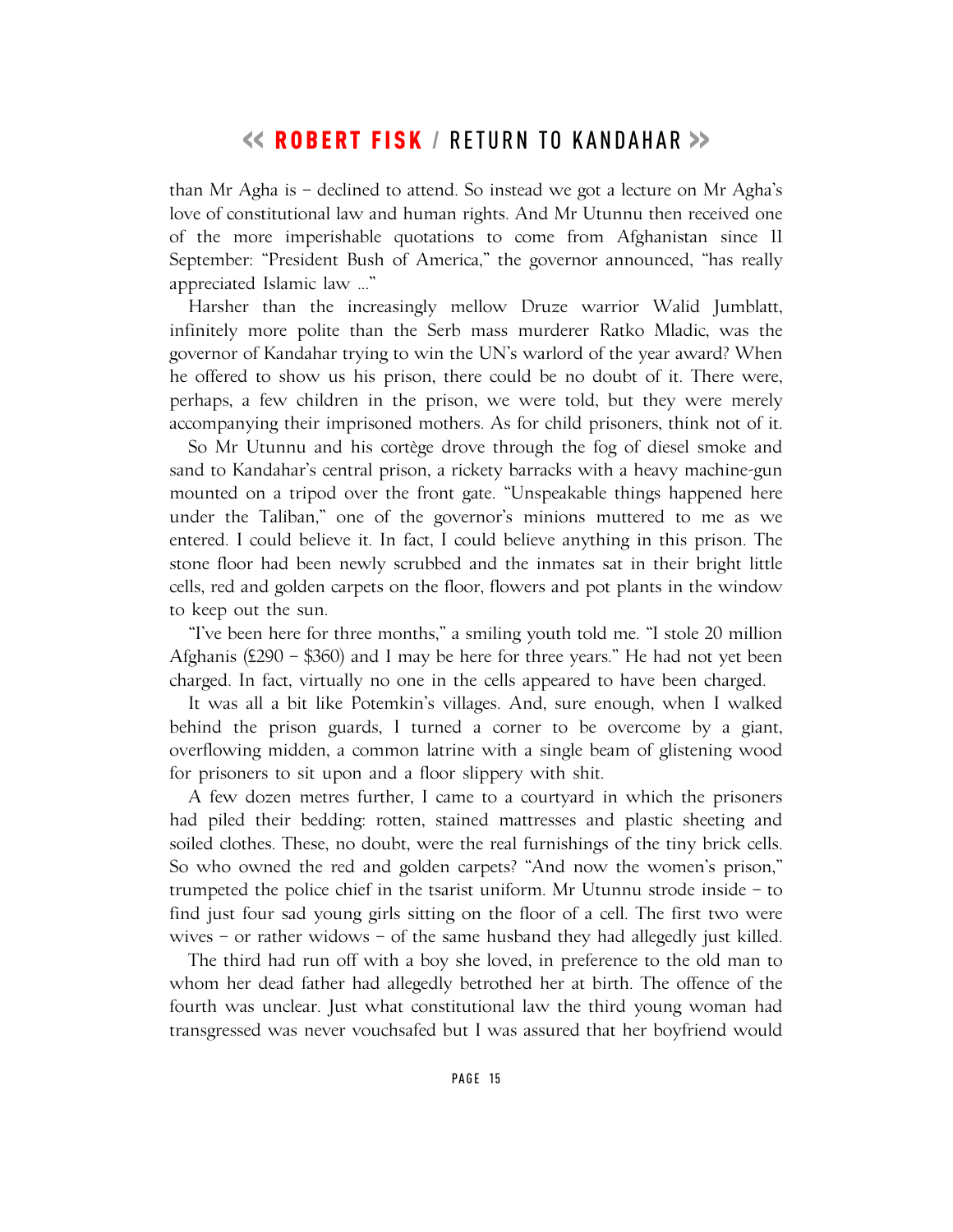be sentenced to five years for "taking her away from home".

Again, a short walk round the other cells revealed a rather different story. Many of them were packed with hundreds of sacks of US-donated wheat and rice and processed peas. Many others were stacked floor to ceiling with hundreds of Kalashnikov rifles, light and heavy machine-guns, boxes of ammunition and shells.

I asked the Tsarist policeman for an explanation. "This is really a police compound," he said. "We let these four women stay here because it is more comfortable. What you saw were our stores." So where, I wondered, was the real women's prison? Where were the children who were supposedly staying with their mothers? Mr Utunnu was unfazed. An intelligent, sharp, if slightly short-tempered, man, he was an opposition leader in Uganda who — had he not made a judicious exit from his country a few years ago — might have ended up in an institution just like this one. But he declared himself reasonably satisfied. He had talked to the prisoners. They had made no complaints.

He was not in a position, he said, to know if the carpets on the cell floors were usually there. He had wished to visit the prison and his request had been granted.

So, ladies and gentleman, let's give a big hand to Gul Agha, governor of Kandahar, friend of President Bush, devotee of child education and, most assuredly, winner of the UN's warlord of the year award.  $\gg$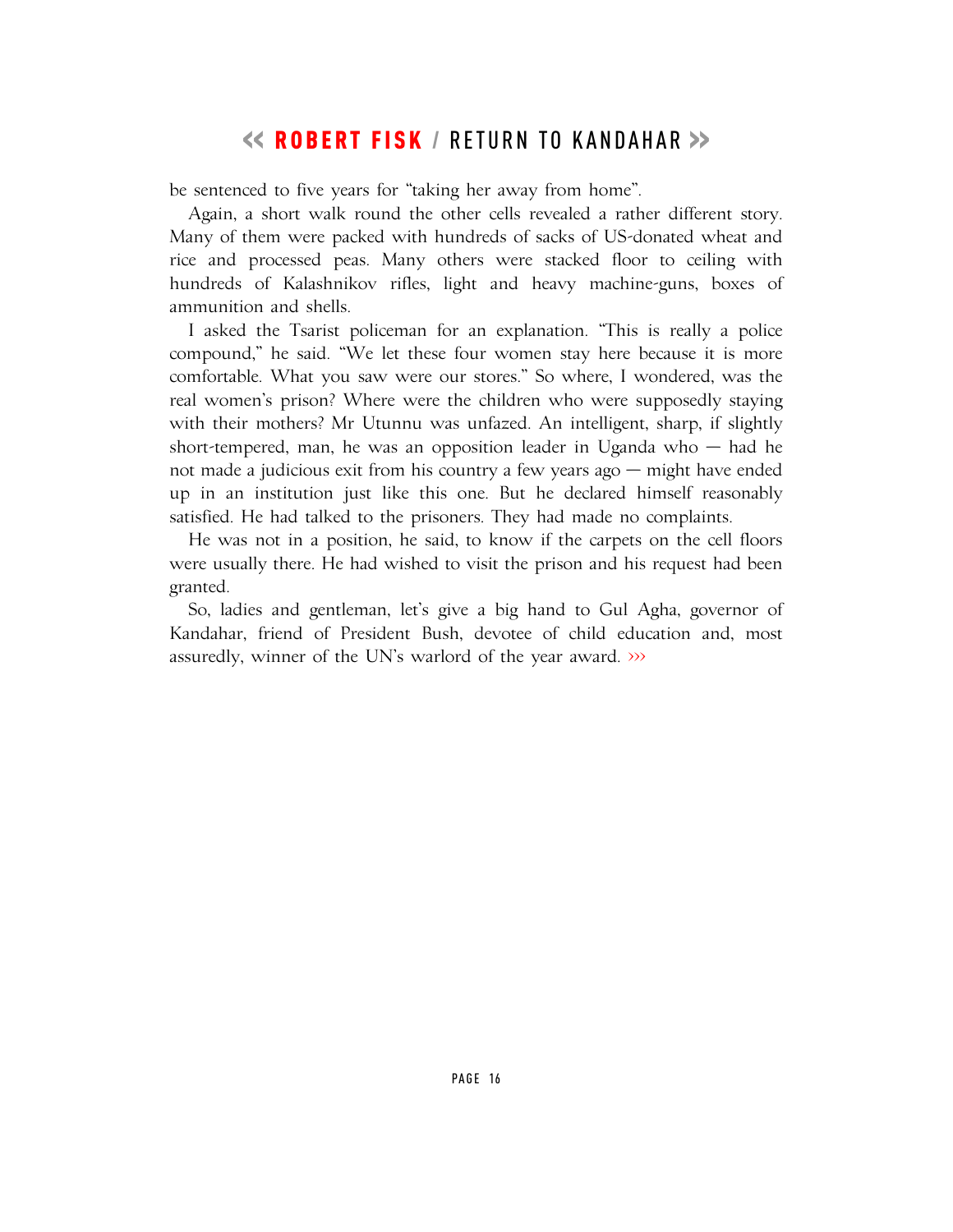### PART FIVE

### US explosives kill innocents



'amim's family live in Joee Sheer, which means "stream of milk". But, outside his slum home, a stream of warm, reeking sewage flows. Never was there more reason to take off your shoes at a wooden door.

Inside, you climb a narrow staircase and step into an ante-chamber in which Tamim's mother sits on the floor. She wears a purple scarf and the skin around her eyes, after four weeks of crying, has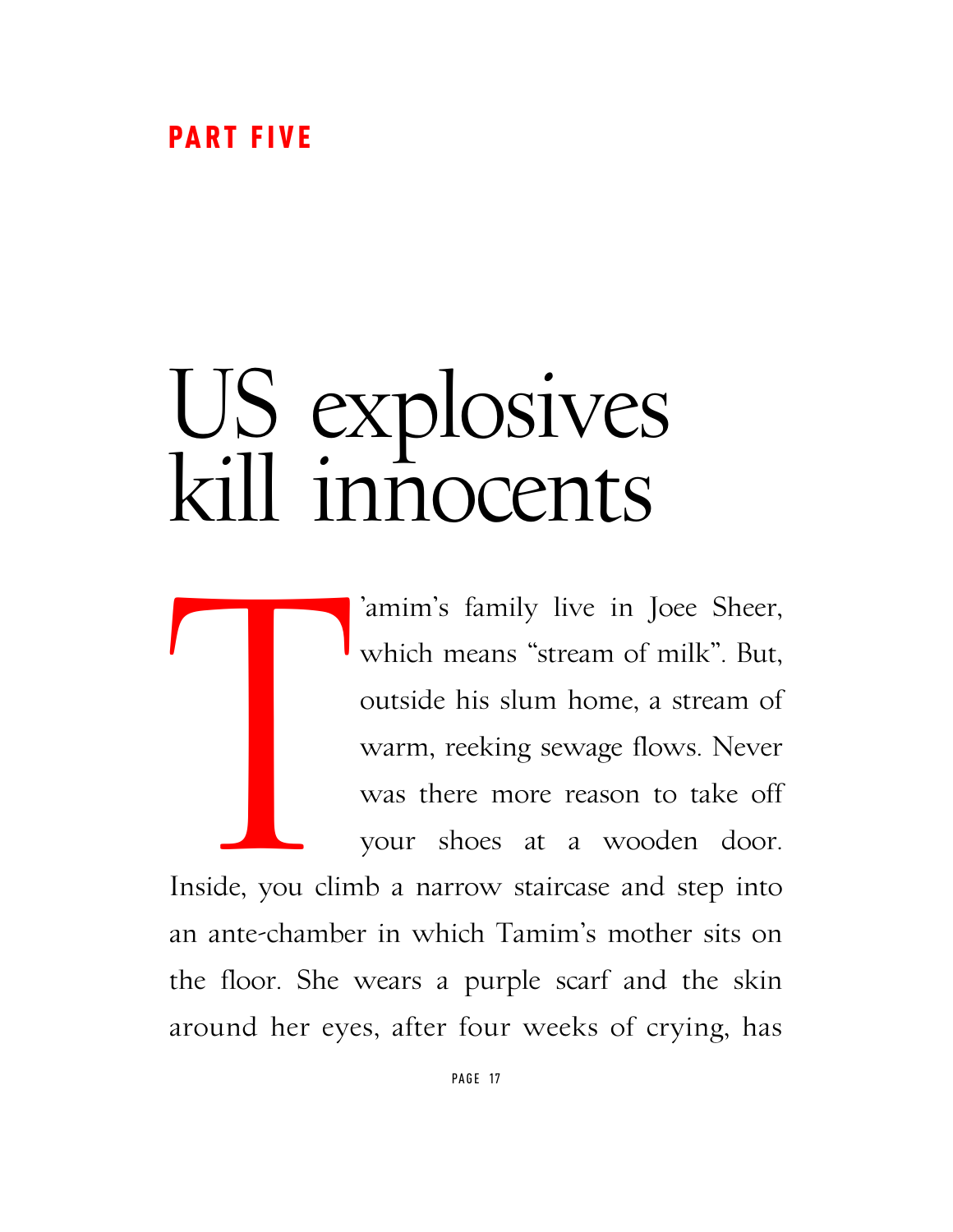become heavy and blistered. Tamim is dead; which is why I am sitting in this tiny room opposite this quiet, solemn woman.

Her son's killer was a small, round, yellow cylinder buried beneath the ground – a small fragment of an American cluster bomb – which was infinitely more sophisticated and more efficiently made than anything in this ramshackle home. Tamim worked for the Halo Trust, the mine-clearing operation to which Diana, Princess of Wales, gave so much publicity, and he was an experienced man, 25 years old, with four years of de-mining to his name.

"I know what I'm doing," he used to tell his mother. "It was partly because of our poverty that he did the work," she says. "I took him to the Halo office for this job. He got \$130 (£98) a month. On the morning of his death, he had been taking a rest in the minefield. He had some yoghurt and sat in a corner and all of a sudden it exploded."

This kind of story-telling has a certain ritual, the circular memory that recasts, again and again, the moment of terrible truth. "His uncle came home that day – it was a month ago – and he was crying. He said he had a headache. Then he said that Tamim had injured himself. The moment he said 'injured', I knew that it was over. But thank God at least my son died a dignified death, trying to save other people's lives. He didn't die robbing or torturing or killing."

The family think they will receive about £12,000 in compensation, not much in comparison to the £53,000 that a dead American mine-clearer's family might expect. But these are Afghan prices for Afghans dying in Afghanistan while trying to destroy America's weapons.

The mines, of course, come from a host of countries, some from the old "evil empire", others from the current "axis of evil" and, needless to say, many from the "civilised" countries which are fighting the war of "good against evil": the old Soviet Union, Iran, Korea, the new Russia, Belgium, Italy, the United States and Britain.

But Tamim – like so many other Afghans – was killed by an American cluster bomb, 20 per cent of whose "bomblets" bury themselves in the ground, turning themselves in a millisecond into a mine. When the Americans dropped this ordnance on the Taliban, they must have known this; they must have known that each of their missions in their "war on terror" would later cost the lives of countless innocent Afghans.

Sitting on the table of Abdul Latif Matin, the cluster bomblet looks more like a toy than a killer. It is round and yellow with a canvas fan on the top. "BOMB. FRAG BLU 97A/B 809420-30 LOT ATB92G109-001," is printed on the side.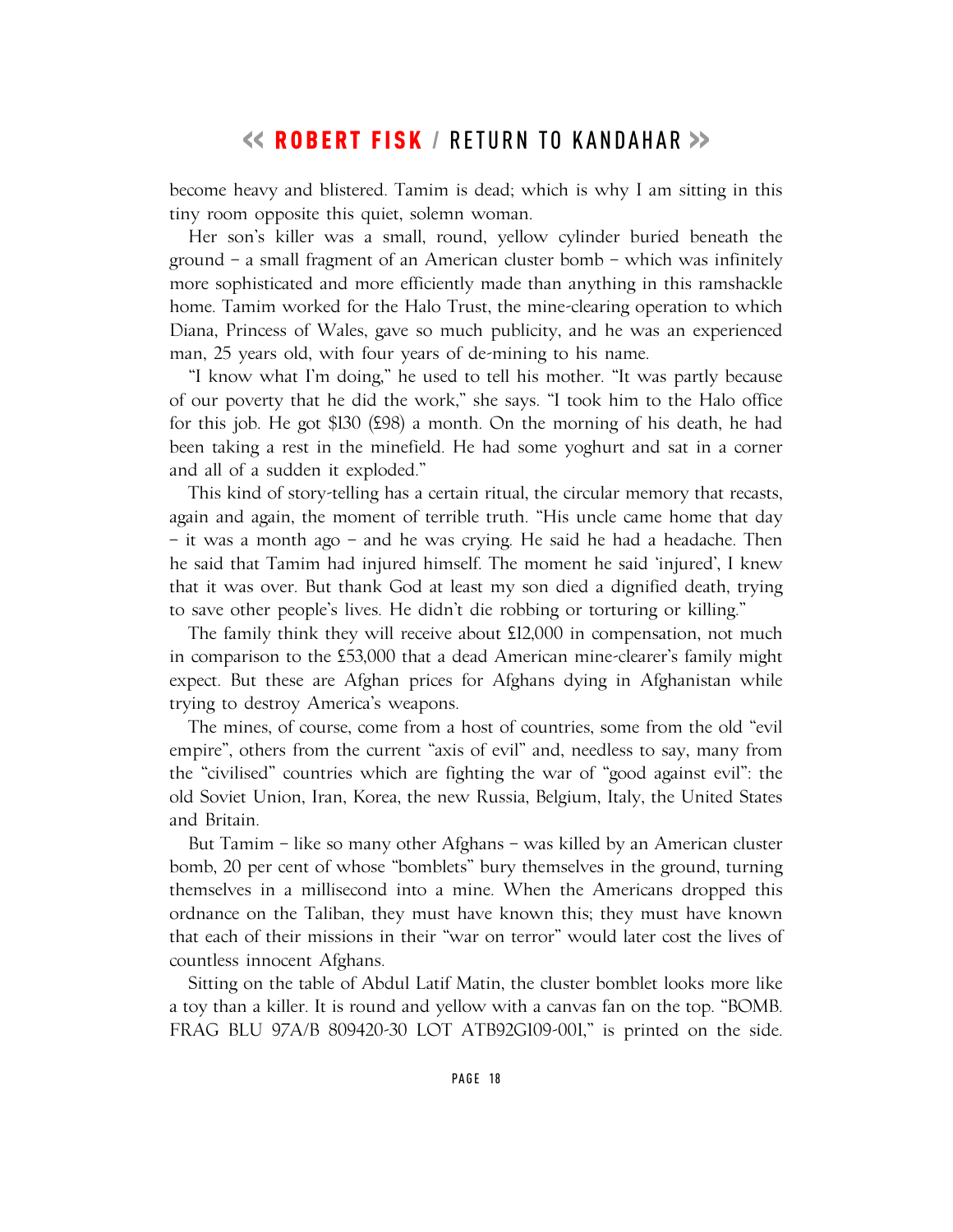BLU stands for Bomb Live Unit and 202 of these little murderers are inside each 430kg CBU – Combined Effects Munition – dropped by American planes.

Mr Matin is a regional manager for the UN Mine Clearing and Planning Agency in Kabul which has 15 mine-action organisations – including Halo – coordinating 4,700 staff across Afghanistan.

Statistics, for Mr Matin, bear no emotions. His office covers seven provinces around Kabul in which 1.1 million unexploded bombs and mines have already been cleared. In these de-mining operations, about 100 Afghans have died. More than 500 have been injured, many of whom return to the minefields to work once their wounds are healed.

The thousands of other Afghan mine victims are a kind of limbless army. They queue at the Mirweis hospital in Kandahar for artificial legs. They watch another small army of prosthesis specialists carving and shaping the legs and arms of future victims. They stand in the darkened ruins of this grim, hot city. But it is the cluster bomb – the newest and deadliest of Afghanistan's hidden mines – that absorbs the work of Abdul Latif.

"The coalition forces claimed that only 5 per cent fail to explode but we think the figure is nearer to 15 per cent," he says. "Just a few days ago, three children were wounded. One of them threw this bomblet at another. She thought it was a toy. The trouble with the BLUs is that they go underground – they caused our two most recent fatalities among de-miners.

"I've seen very, very bad tragedies. I have taken the dead bodies of my own colleagues to their families. I've had to look at their wives and children. It's totally unfair and that's why the Afghans themselves have started a campaign to ban landmines."

If Mr Latif is a bureaucrat, he also has a strong heart. "We Muslims think that de-mining is part of our Holy War – it's a 'jihad' against the invisible enemies of Afghanistan. Yes, of course, we believe if we die de-mining, we will go to paradise."

Which is hopefully where Tamim now resides. His solemn mother produces two photographs of him. In the first, he stands in his de-mining clothes, at home, in front of a net curtain, bearded and – you only have to look into his eyes – frightened. In the other photograph, he stands on a mountainside in dark clothes, every inch an Afghan waiting for martyrdom.

Mr Latif acknowledges that mine producers have helped his organisation with funds and equipment. But it is the Afghans themselves who have to do the dirty work. "The strongest support we need is for these people to stop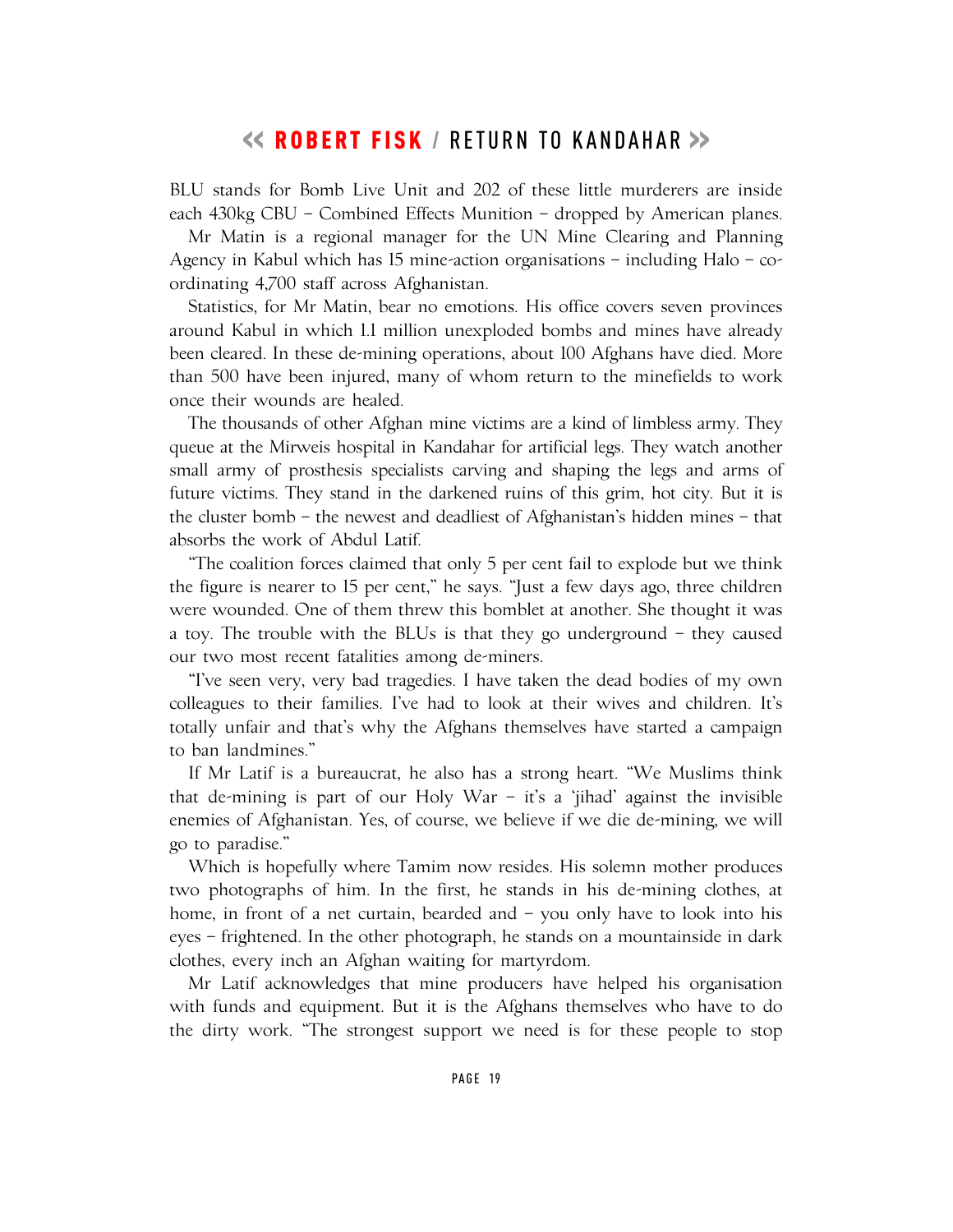producing the mines and cluster bombs," he says.

Just for the record, two American companies made the vicious little munitions that killed Tamim and his colleague. One is Olin Ordnance of Downey, California. The other is Alliant Tech Systems Inc of Hopkins, Minnesota. They were awarded a contract in 1992 for 9,598 cluster bombs – a total of almost two million BLUs – to replace the same type of weapons that were used up in the Gulf War the year before. Cluster bombs not only kill, it seems. They are also profitable. >>>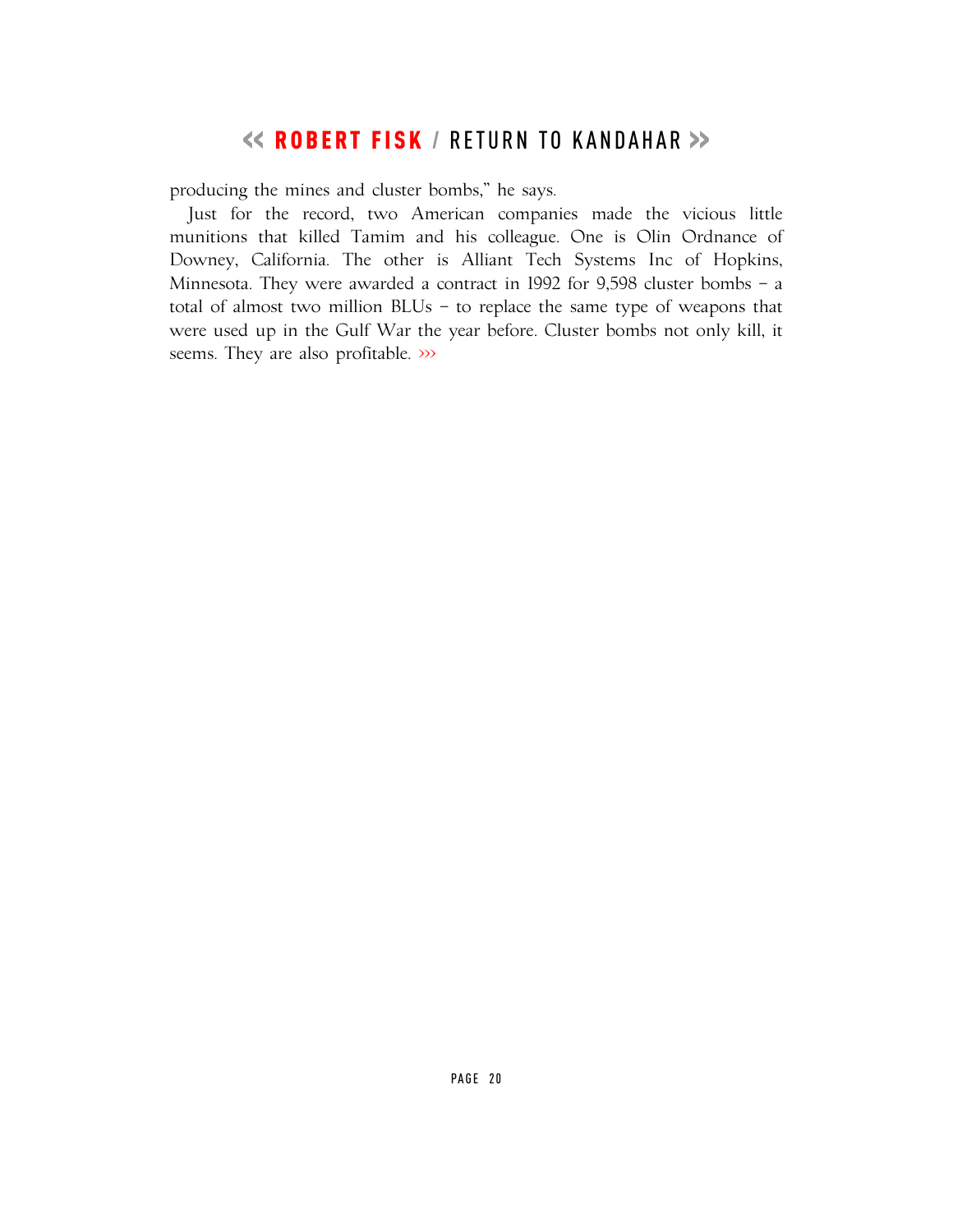# The grim and bloody backlash



guest house. They didn't say why. They didn't say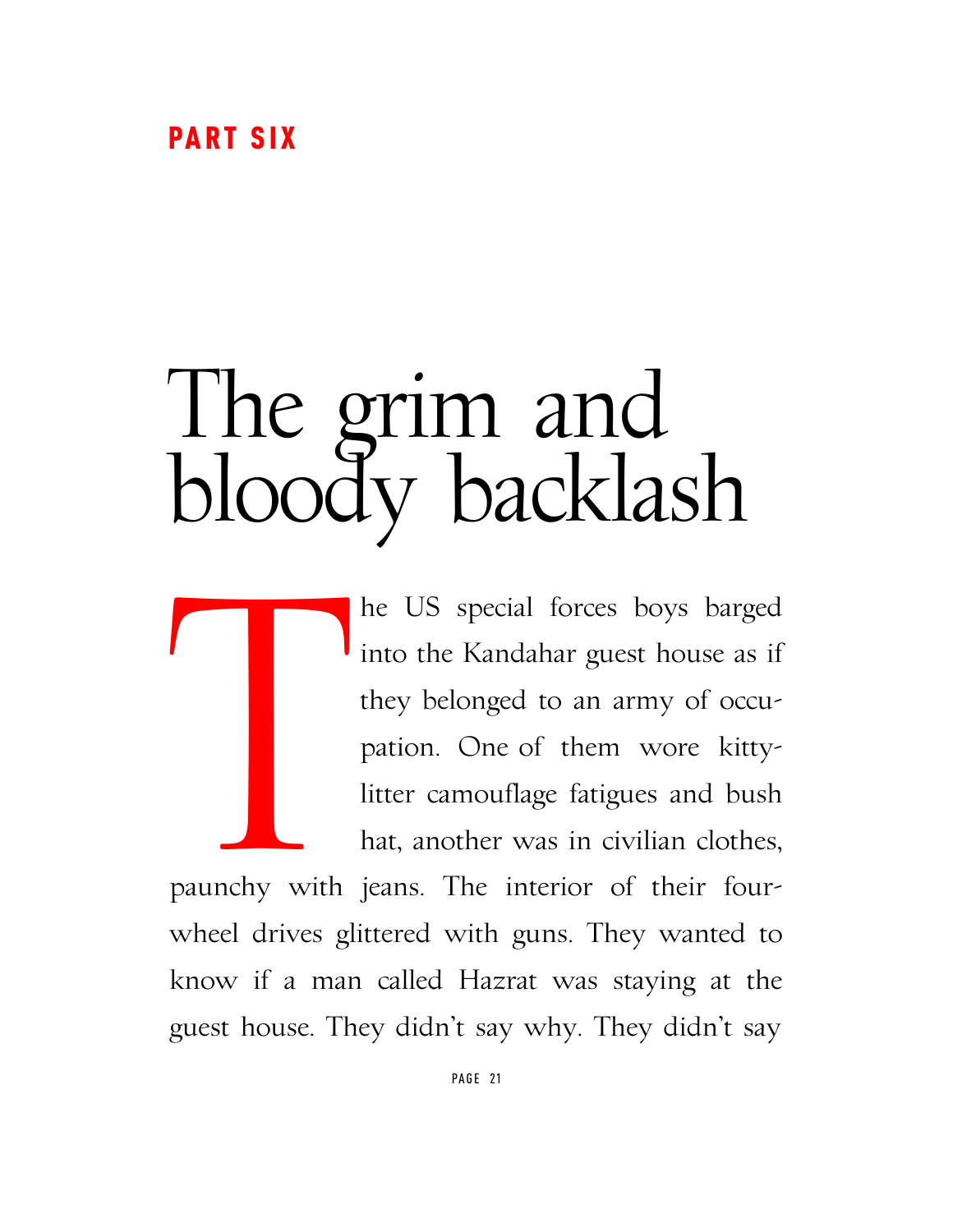who Hazrat was. The concierge had never heard the name. The five men left, unsmiling, driving at speed back on to the main road. "Why did they talk to me like that?" the concierge asked me. "Who do they think they are?" It was best not to reply.

"The Afghan people will wait a little longer for all the help they have been promised," the local district officer in Maiwind muttered to me a few hours later. "We believe the Americans want to help us. They promised us help. They have a little longer to prove they mean this. After that ..." He didn't need to say more. Out at Maiwind, in the oven-like grey desert west of Kandahar, the Americans do raids, not aid.

Even when the US military tries to bend its hand to a little humanitarian work, the Western NGOs (non-governmental organisations working with the UN) prefer to keep their distance. As a British NGO worker put it with devastating frankness in Kandahar: "When there is a backlash against the Americans, we want a clear definition between us and them." You hear that phrase all the time in Afghanistan. "When the backlash comes..."

It is already coming. The Americans are being attacked almost every night. There have been three shootings in Kandahar, with an American officer wounded in the neck near the airport two weeks ago. American troops can no longer dine out in Kandahar's cafés. Today, US forces are under attack in Khost province. Two Afghan auxiliaries were killed and five American soldiers wounded near the Pakistan border at the end of July.

For the NGOs in Kabul, the danger lies in the grey area, a deliberate grey area, they say, which the Americans have created between military operations and humanitarian aid. "Up in Kunduz, they've got what they call a 'humanitarian liaison team' that has repaired a ward in a local hospital and been involved in rebuilding destroyed bridges," the Briton said. "Some of the men with them have been in civilian clothes but carrying guns. We took this up with them, because Afghans began to think that our aid organisation also carried guns. The US told us their men didn't carry weapons openly or wear full uniforms out of deference to the feelings of local tribal leaders. Eventually, we all had to raise this matter in Washington."

It's not difficult to see the dangers. In Kabul, for example, the Americans operate an outfit called the CJCMOTF, the Coalition Joint Civil-Military Operations Task Force, whose mission, an official US document says, includes "expertise in supply, transportation, medical [sic], legal, engineering and civil affairs". Headquartered in Kabul, it has "daily contact with [the] US embassy".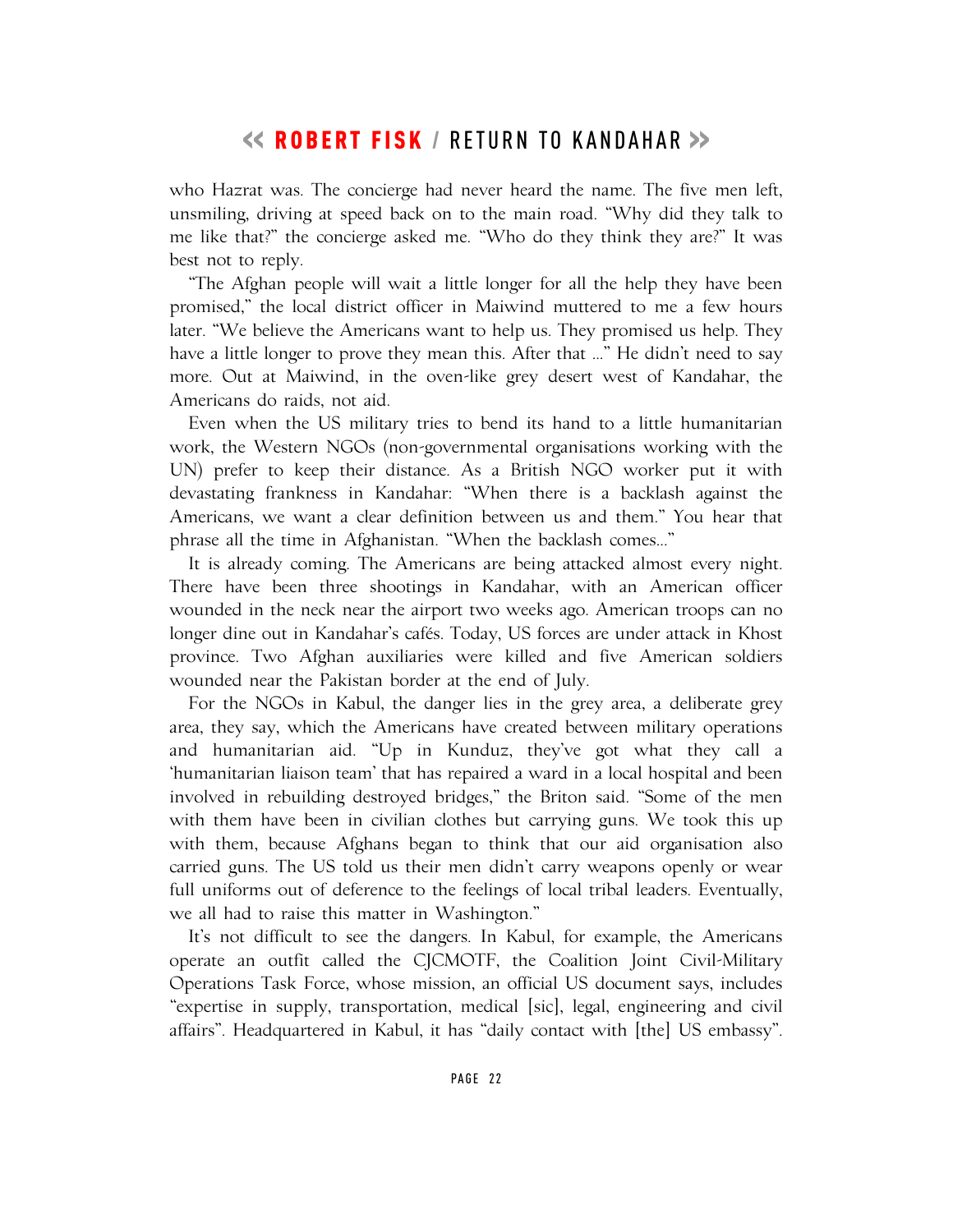Their personnel definitions include "physician, veterinarian, attorney, civil engineer, teacher, firefighter, construction, management" but their military experience is listed as "Desert Storm, Operation Provide Comfort, Panama, Haiti, Somalia, Bosnia, Kosovo". Then there's the CHLC, the "Coalition Humanitarian Liaison Centre", at Mazar-i-Sharif whose objective has been "liaison between assistance [sic] community and military coalition" and which has included "rebuilding public facilities, 14 schools, providing a generator for the airport terminal and providing a medical clinic, a veterinarian clinic and a library".

But its tasks also include "security information", a "channel of communication to coalition commanders, US embassy and USAID" and, an interesting one, this, "miscellaneous supplies, eg concertina wire". Somehow, rebuilding schools has got mixed up with the provision of barbed wire.

It makes the aid agencies shudder. "I have banned all coalition forces from my compound and will not meet with them in public," a Western humanitarian official told me in Kabul. "If they want to contact me, I tell them to send me e-mails. I will meet them only in certain public authority offices. Yes, of course we are worried that people will mistake us for the military. They have these 'humanitarian units' and they ask 'how can we coordinate with you?' but I refuse to co-ordinate with them. They simply have no idea how to deal with the social, cultural, political complex of life here. They are really not interested. They just want to fight a 'war on terror'. I don't think they care."

This was no minor official but a Western co-ordinator handling millions of dollars of international aid. He knows, as do his staff, how angry Afghans are becoming at the growing US presence in their country. As long as Washington goes on paying the private salaries of local warlords, including some who oppose President Hamid Karzai, a kind of truce will continue to exist, but Afghans take a shrewd interest in America's activities here and their anger has been stoked by US bombing raids that left hundreds of innocent Afghans dead.

After the Americans bombed a wedding party in Uruzgan on 30 June – the death toll reliably stands at 55 after several more wounded died – Pashtuns were outraged at eyewitness accounts of US troops preventing survivors helping the wounded. They were especially infuriated by a report that the Americans had taken photographs of the naked bodies of dead Afghan women.

An explanation is not difficult to find. For their own investigation, US forces may well have taken pictures of the dead after the Uruzgan raid and, since bombs generally blast the clothes off their victims, dead female Afghans would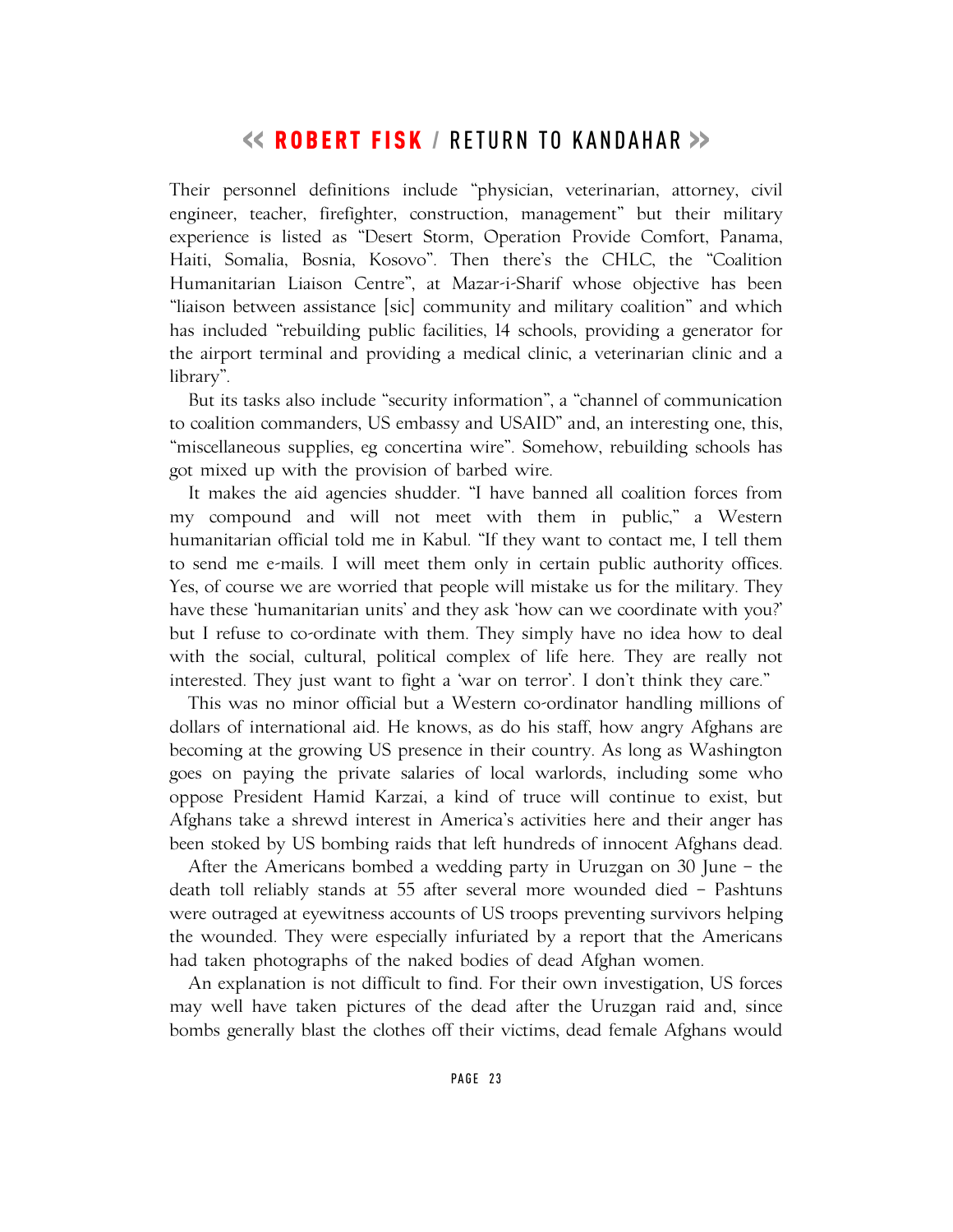be naked. But the story has become legend. Americans take pictures of naked Afghan women. It's easy to see how this can turn potential Afghan friends into enemies.

Now guerrilla attacks are increasingly targeting Afghan forces loyal to the government or loyal to local drug-dealers who are friendly with the Americans. Just as the first mujahedin assaults on the Russians after the 1980 Soviet invasion tended to focus on Moscow's local Afghan communist allies, so the new attacks are being directed at America's Afghan allies.

Even in the Panjshir valley, in Molla, the closest village to the tomb of Ahmed Shah Masood, the Northern Alliance commander murdered by two Arab suicide bombers posing as journalists just two days before 11 September, the local Muslim cleric has been preaching against the Americans.

One Friday last month, Imam Mohamed Sayed told his worshippers he had a dream and he had seen the dead Masood wearing a sad face. "He was not happy," Imam Sayed told his largely pro-American congregation. "He said the Americans are like the Russians and that we must wage 'holy war' against them."

Mercifully for the Americans – for this is largely friendly, Tajik territory for the United States – Imam Sayed's audience was largely unmoved. For the moment, at least. >>>